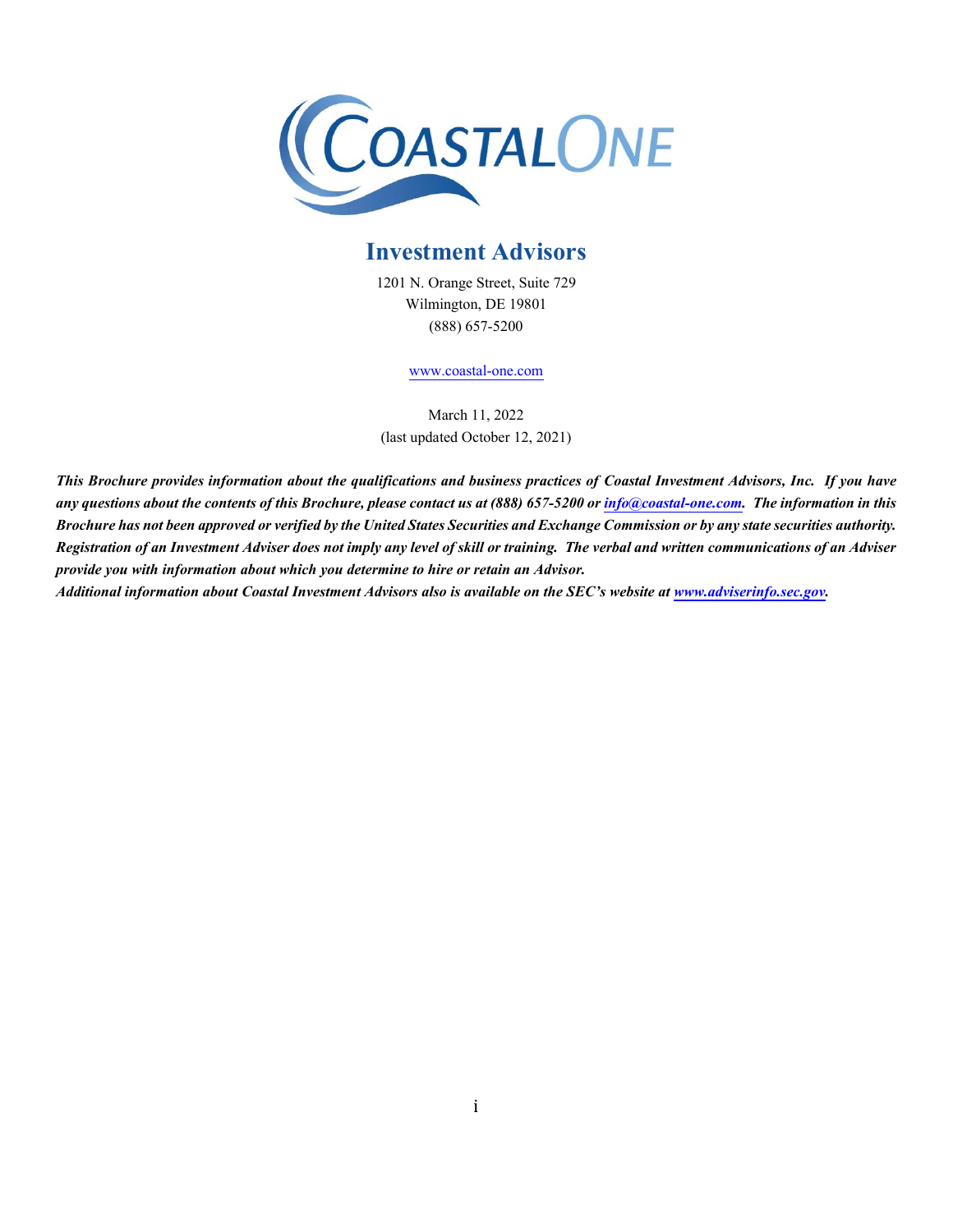### *Item 2 – Material Changes*

<span id="page-1-0"></span>This Section addresses only specific material changes that have been made to the Brochure since the last annual amendment and is intended to provide clients with a summary of such changes.

Item 4 – Advisory Services: Sub-Advisors. We have added this section which describes a new service available to clients.

Item 5 – Fees and Compensation: Alternative Investments. We have added new language to clarify the real costs to clients of purchasing alternative investments in advisory accounts versus brokerage accounts.

Item 5 – Fees and Compensation: Additional Compensation. We have added new language regarding the receipt by investment advisor representatives of cash loans, as well as the forgivable nature of such loans and the conflicts they create.

Item 5 – Fees and Compensation: We have also added sectionsabout fees related to held away investment management and sub-advisors.

Item 11 – Code of Ethics: Conflicts of Interest. We have added new language to further explain and disclose certain conflicts of interest regarding third-party payments and trading revenue. We also added new language describing how holding cash or cash equivalents in an advisory account creates a conflict of interest.

Item 12 – Brokerage Practices: Held Away Assets. We have added a new section describing how assets held directly with sponsors may be managed by our financial advisors. We also added information about new custodians, CNB Custody and Kingdom Trust.

Pursuant to SEC Rules, we will ensure that you receive a summary of any materials changes to this and subsequent Brochures within 120 days of the close of our business's fiscal year. We may further provide other ongoing disclosure information about material changes as necessary.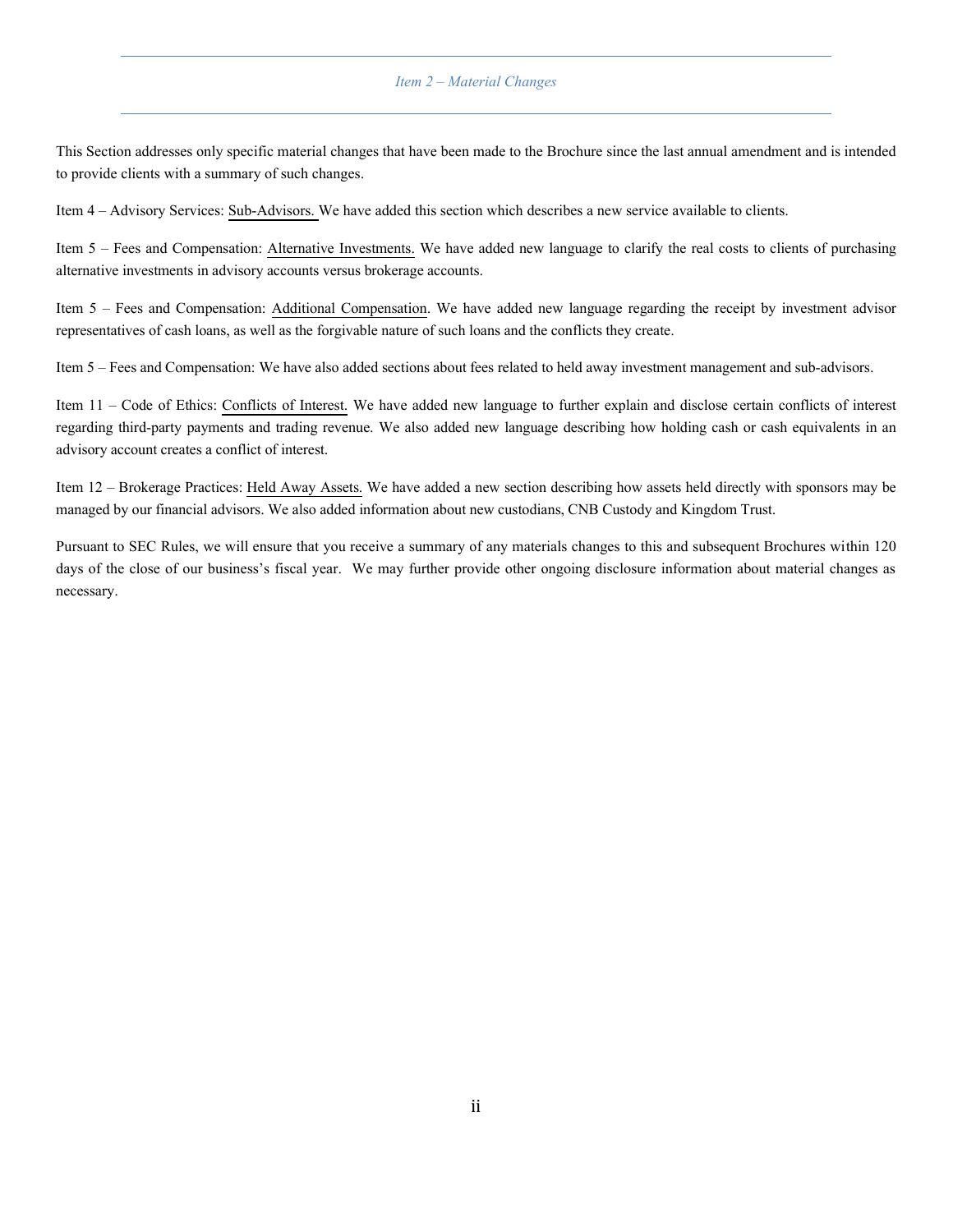# Item 3 – Table of Contents

<span id="page-2-1"></span><span id="page-2-0"></span>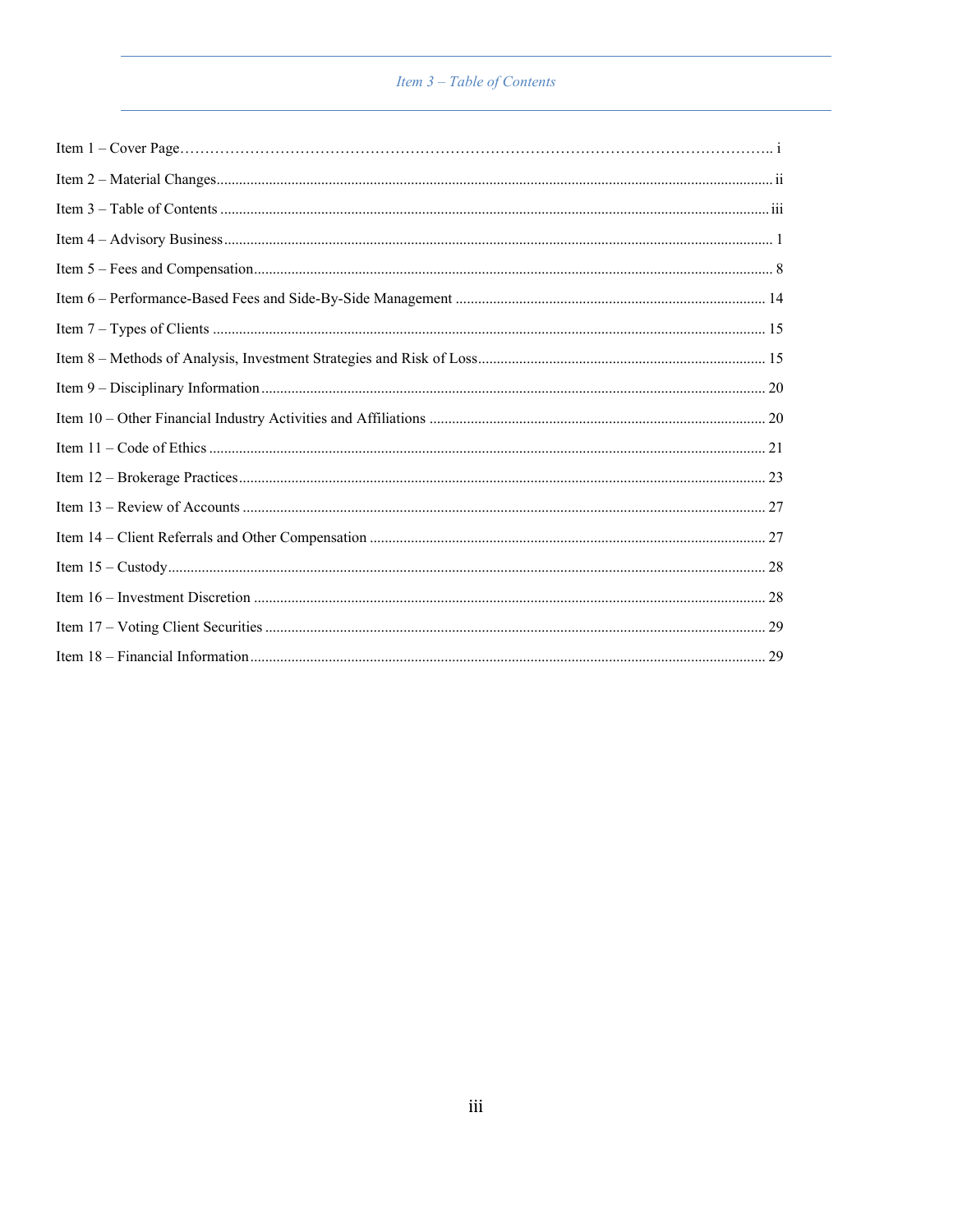### *Item 4 – Advisory Business*

Coastal Investment Advisors, Inc. ("Coastal Investment Advisors" or "CIA") is an investment advisory firm that is registered with the U.S. Securities and Exchange Commission since June 6, 2007. CIA is wholly owned by Orange Street Holdings, Inc.

CIA provides ongoing investment advice and management of client assets through its investment advisor representatives, to whom we refer as "Financial Advisors." Financial Advisors provide advice on the purchase and sale of various types of investments, such as mutual funds, exchange-traded funds ("ETFs"), variable annuity subaccounts, real estate investment trusts ("REITs"), equities, fixed income securities, advisory programs offered by us or third party investment advisory firms, and options. Our Financial Advisors may also offer advice related to CIA-approved direct participation programs, private placements, and other alternative investments, such as alternative energy programs, leasing programs, and real estate programs. Through our Financial Advisors, we provide a variety of investment management services, including portfolio management (implemented by Coastal Investment Advisors or an independent, third-party money manager), investment consulting, financial planning, and estate planning. Our Financial Advisors may provide advice in areas such as wealth management, investment consulting, portfolio management, asset allocation, cash management/treasury services, and/or financial and estate planning.

CIA's Financial Advisors may market under the *Coastal* brand or under a business name of their choosing. When marketing under a business name other than Coastal, a Financial Advisor will distinguish between business done by *Coastal* and other non-*Coastal* business lines in which an Advisor may engage. Our advisors who use their own brand name have been instructed to disclose on advertising and client correspondence that their advisory services are offered through us, and when applicable, their brokerage services are offered through our affiliated Broker Dealer.

CIA is also affiliated with Coastal Equities, Inc. ("CEI"), a broker-dealer registered with the Financial Industry Regulatory Authority ("FINRA"), and many CIA Financial Advisors are also registered with CEI as a broker-dealer registered representative. Therefore, in such case, Financial Advisors are able to offer a client both investment advisory and brokerage services. When acting as a registered representative, these representatives will charge commissions on a per-transaction basis when implementing their advice for clients. Before engaging with a Financial Advisor, clients should take time to consider the differences between an advisory relationship and a brokerage relationship to determine which type of service best serves the client's investment needs and goals. Clients should speak to the Financial Advisor to understand the different types of services available through Coastal either through CIA or CEI when the Financial Advisor is registered with both entities, and to determine which assets will be managed on an advisory basis and which assets will be sold through a brokerage basis. Financial Advisors who are dually registered as general securities representatives of its affiliated broker-dealer, Coastal Equities, Inc. may recommend an investment as part of your advisory relationship and charge a fixed annual fee as described in this brochure and pursuant to your advisory agreement, or, if it is in your best interest, may make recommendations in their capacity as a brokerage representative that you purchase securities in a brokerage account for which you will pay a commission. Your Financial Advisor will disclose any commission he or she will earn on these sales, and will compare that cost to what he or she estimates it would cost you to hold the investment in your advisory account over time. Although cost is always a consideration when determining if a purchase is in your best interest, it is not the only factor. Your advisor will present his or her reasons to you verbally at the time of the recommendation or in writing on the firm's disclosure forms signed by you.

In this Brochure, when CIA describes a service or process, it is speaking solely to CIA's service or process when providing investment advice under an advisory agreement. This Brochure does not speak to the services and processes of its affiliated broker-dealer CEI. This Brochure does not describe services provided by your Financial Advisor when he or she is serving you as a general securities representative of CEI.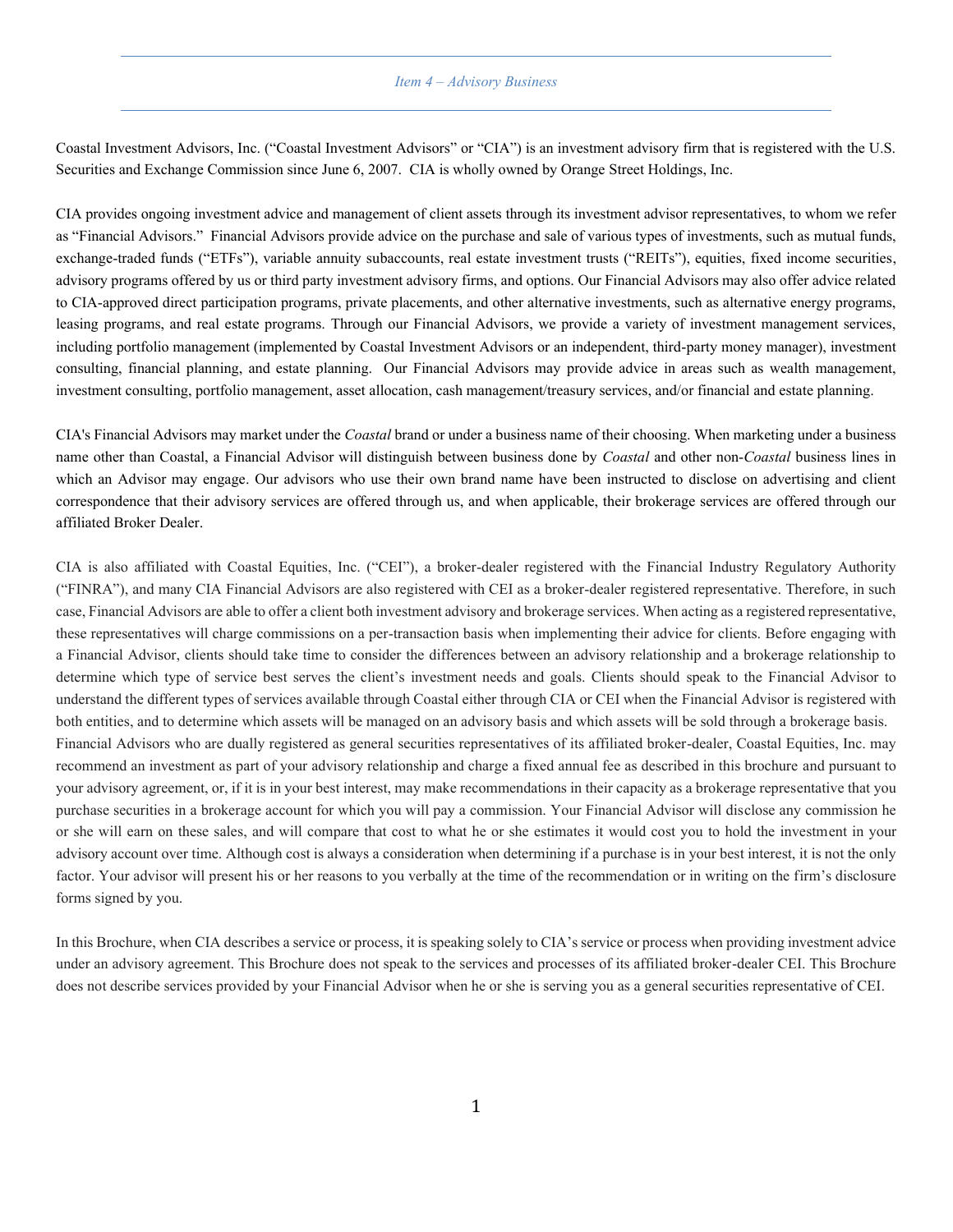# INVESTMENT ADVICE

Our Financial Advisors provide advice that is tailored to the individual needs of the client based on the financial information and the investment objective(s) communicated by the client. Clients may impose restrictions on investing in certain securities or groups of securities by notifying the Financial Advisor in writing (including in the Investment Advisory Agreement). Clients' proposed restrictions may or may not be accepted by Coastal.

# PORTFOLIO MANAGEMENT SERVICES -- WRAP FEE PROGRAMS VERSUS TRADITIONAL MANAGEMENT PROGRAMS

Some of our Financial Advisors participate in "wrap fee" programs, by providing portfolio management services. Under a wrap fee program, advisory services and transaction services are provided for one fee. This is different from a traditional management program whereby services are provided for a fee, but transaction services are billed separately on a per-transaction basis. For these accounts, depending upon the platform or program, Coastal Investment Advisors, its Financial Advisors, the Custodian, or another third-party may:

- Assist clients in the identification of investment needs and objectives.
- Develop an investment policy and/or asset allocation strategy designed to meet the client's objectives.
- Recommend specific investment style and asset allocation strategies.
- Evaluate Money Managers and investment vehicles meeting style and allocation criteria.
- Negotiate fees to be paid to Money Managers.
- Assist in identification of appropriate Money Managers and investment vehicles suitable to the client's goals.
- Manage client assets directly, eliminating the necessity for a Money Manager.
- Assist in identification of a CIA Financial Advisor to manage client assets.
- Engage selected Money Managers and investment vehicles on behalf of the client.
- Perform ongoing monitoring and due diligence of an individual Money Manager's performance and management.
- Review the client's account for adherence to objectives, policy guidelines, and/or asset allocation on a periodic basis.
- Recommend reallocation among Money Managers or styles within the program.
- Hire or fire Money Managers utilized by clients.
- Provide reporting to the client regarding the performance of his/her/its account.

CIA and the Financial Advisor each receive a portion of the wrap fee for their services. Wrap fee programs may be more expensive than traditional programs that charge transactional fees, dependent upon the number of transactions you anticipate in your account. Consult your Financial Advisor for which program is best suited for your needs.

# ADVISORY SERVICES

CIA provides its clients with investment management and consulting services in connection with programs we developed and through programs sponsored by Wells Fargo Advisors (Wells Fargo). We also provide asset management programs through arrangements with third-party managers such as EnvestNet Asset Management Inc. (EnvestNet), AssetMark, Inc. (AssetMark) and SEI Investment Management Corp (SEI).

# **Wells Fargo**

In November 2016, First Clearing, LLC merged and consolidated its operations into Wells Fargo Advisors, LLC. The resulting firm is now known as Wells Fargo Clearing Services, LLC (WFCS), Member SIPC, a registered broker-dealer and non-bank affiliate of Wells Fargo & Company. WFCS operates its brokerage and advisory business under the trade name "Wells Fargo Advisors." First Clearing is also a trade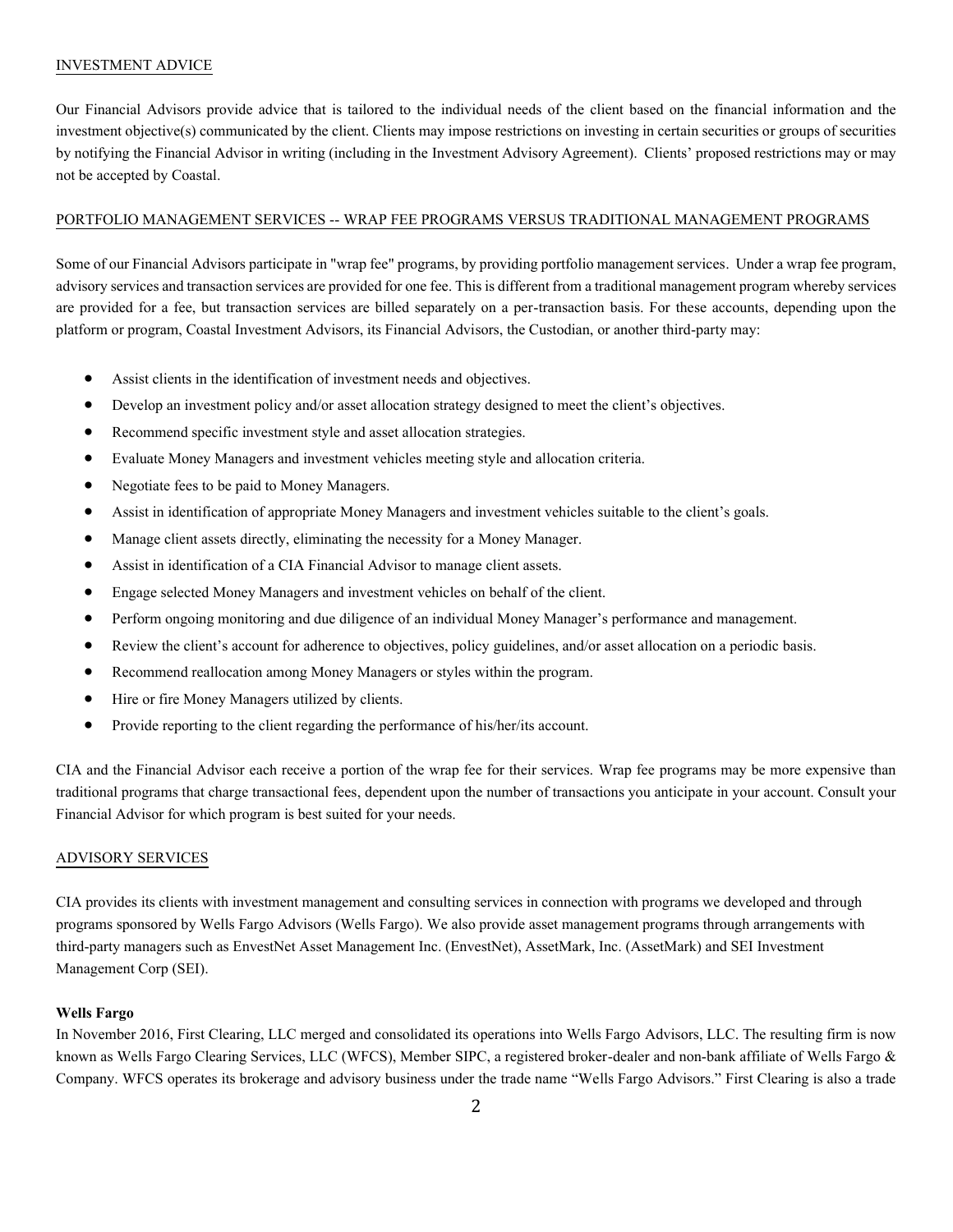name used by WFCS when carrying customer accounts and acting as custodian for funds and securities deposited through introducing firms such as CEI or as a result of transactions it processes for customer accounts.

If you open an account through a program sponsored by Wells Fargo, you will receive the applicable program disclosure brochure prepared and distributed by Wells Fargo.

First Clearing is the trade name used by Wells Fargo for clearing and custodial services of our Affiliate Broker-Dealer (Coastal Equities, Inc. or CEI) and therefore the decision to use Wells Fargo sponsored programs is a main factor in also recommending First Clearing and vice-versa. This affiliation presents a conflict of interest in that CIA is incented to refer accounts to programs sponsored by CIA or Wells Fargo because the assets will be maintained with its affiliate or affiliate's clearing firm, which provides direct and indirect income to CEI. The Firm mitigates this conflict by disclosing this conflict of interest in this Brochure and by periodically monitoring account activity and best execution. In addition, the firm believes it enjoys lower costs and efficiencies in utilizing its affiliate BD in such fashion. Regardless, clients are encouraged to discuss programs at other qualified custodians with their Financial Advisor to determine the most suitable option in this regard.

Programs offered by us that are sponsored by Wells Fargo include:

- Private Investment Management
- Asset Advisor (Non-Discretionary)
- Allocation Advisors
- Masters
- Personalized Unified Managed Account
- Wells Fargo Compass
- Private Advisor Network
- CustomChoice
- FundSource and Pathways.

While you may be solicited to establish an account through any of the programs described in this document, not all programs offered are suitable for you. Therefore, your Financial Advisor must analyze your financial situation to recommend a program or service that is suitable for you. Further, it should be noted while you receive individualized treatment from your Financial Advisor, if you have an account managed by us (i.e. the CIA Financial Advisor is responsible for selecting underlying portfolio holdings within client accounts) you will receive more personalized CIA treatment than if your account is managed by selected third-party money managers (i.e. the selected money manager is responsible for selecting underlying portfolio holdings within client accounts).

### **CIA Financial Advisor Managed Programs Sponsored by Wells Fargo**

# *PRIVATE INVESTMENT MANAGEMENT (PIM) AND ASSET ADVISOR PROGRAMS*

CIA participates in the Private Investment Management (PIM) and Asset Advisor programs sponsored by Wells Fargo. PIM and Asset Advisor are wrap-fee programs so they do not bill transaction costs separately from the overall management fee, provided that the number of transactions per calendar year does not exceed 120. The cost for additional transactions will be billed directly to your account; however, the Financial Advisor (at his or her sole discretion) may elect (but is not obligated) to pay these fees rather than pass them through to you. Both programs allow the CIA Financial Advisor to provide on-going supervision and management services. PIM is an Advisor Directed program whereas Asset Advisor is a Client Directed program. All client accounts through the PIM and Asset Advisor programs must be established through First Clearing.

The description provided in this section regarding the Wells Fargo sponsored programs we manage is intended to provide you with a brief summary of each program. Wells Fargo will provide you with a full description and disclosure document at the time you establish an account through either the PIM or Asset Advisor programs. Please note that some restrictions Wells Fargo places on PIM accounts for its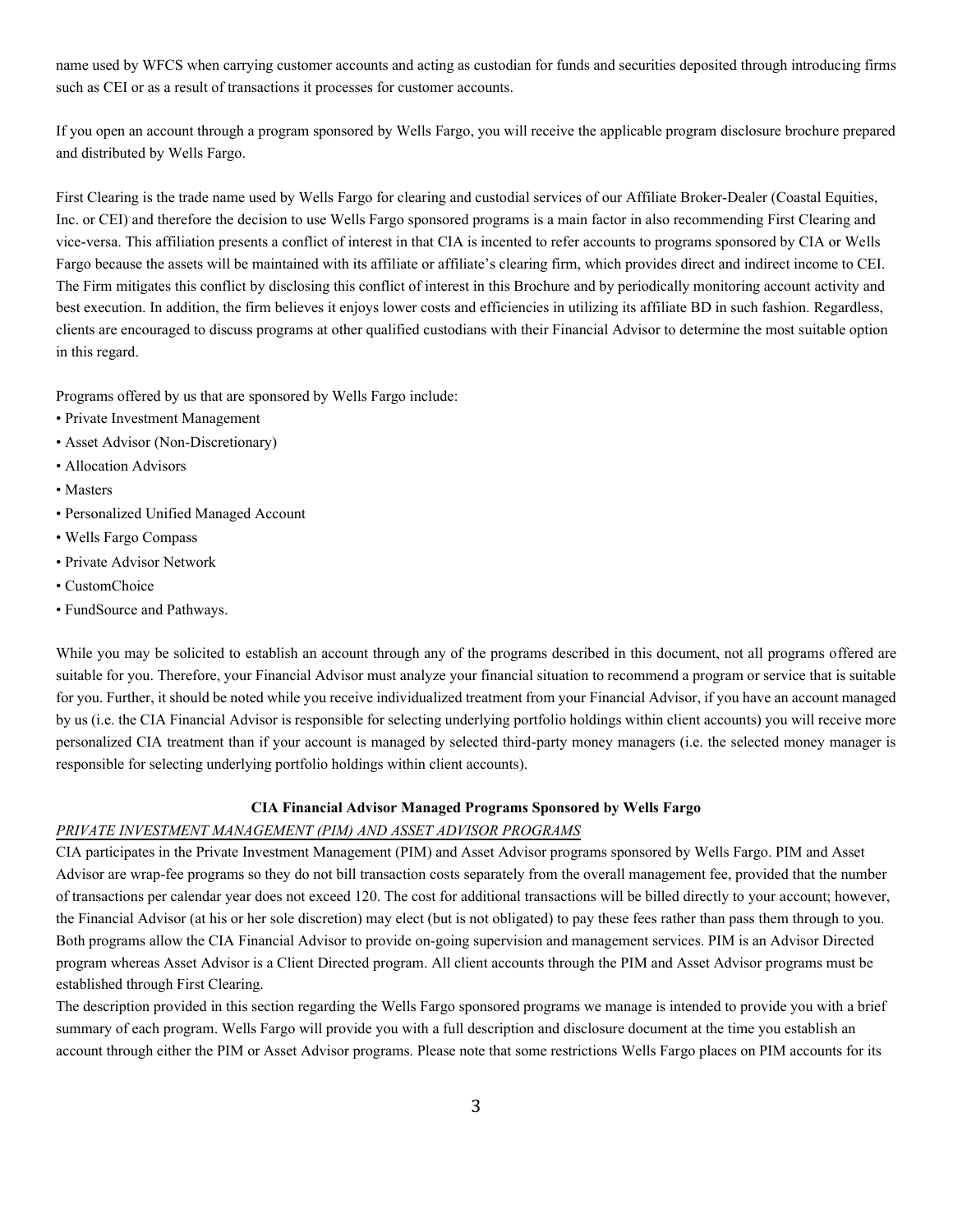own clients are not necessarily applicable to CIA clients, such as the ability to include certain types of securities (such as low-priced stocks or concentrated positions) in the account.

### **Third-Party Money Manager Programs – Separate Account Manager Programs Sponsored by Wells Fargo**

CIA participates in separate account manager programs sponsored by Wells Fargo. Through these programs, CIA Financial Advisors assist you in allocating your assets among one or more third-party money managers.

Currently, we participate in the following Wells Fargo sponsored wrap-fee programs:

- Allocation Advisors
- Masters
- Wells Fargo Compass, and
- Private Advisor Network

CIA also participates in the Private Advisor Network Investment Consulting Service (Network) platform, a program sponsored by Wells Fargo. Under the Masters and Network programs, CIA Financial Advisors assist you in determining and selecting third-party money managers who will be provided discretionary authority to select investment options to manage your assets. Under the Allocation Advisors and Compass programs, the Wells Fargo Advisory Services Group will be provided discretionary authority as it serves as the third-party money manager.

Through the Masters program, CIA Financial Advisors may be provided discretionary authority to select and remove underlying thirdparty money managers. Under this type of arrangement, your CIA Financial Advisor does not have to receive your authorization to add or remove a money manager. When you do not grant discretionary authorization to select and remove third-party money managers, you must provide us and the custodian, i.e. First Clearing, with written instructions to add or change a money manager.

The description provided in this section regarding the Wells Fargo sponsored programs we manage is intended to provide you with a brief summary of each program. Wells Fargo will provide you with a full description and disclosure document at the time you establish an account through any of the programs. In addition, you will receive a copy of all third-party money managers who manage your assets. Only third-party money managers that are registered as investment advisers or are exempt from investment adviser registration will be recommended.

# **Mutual Fund Wrap-Fee Programs Sponsored by Wells Fargo**

CIA participates in two mutual fund wrap-fee programs sponsored and administered by Wells Fargo:

- CustomChoice
- FundSource and Pathways.

CustomChoice is a non-discretionary client directed mutual fund wrap program. You must execute the *CustomChoice Client Agreement* to participate in this program. Accounts through this program are managed by us on a non-discretionary basis. There are approximately 5,000 no-load, load waived, and institutional share class mutual funds from which to choose. You must approve all implementation decisions made through this program.

FundSource is a discretionary mutual fund wrap program based on Wells Fargo research-driven Optimal Blends or Customized Blends. You must execute the *FundSource Program Agreement* to participate in this program. All assets are managed by Wells Fargo who is given discretionary authority to implement changes within your account based on your individualized situation and based on information provided by you to your Financial Advisor. Portfolios are comprised of mutual funds selected by Wells Fargo.

Before May 2011, Pathways was a stand-alone advisory program offered by Wells Fargo. Pathways is now an asset allocation option within the FundSource Program that allows you to allocate assets among mutual fund portfolios (Pathways Funds) which are administered by Russell Investment Company (Russell). Russell will provide a selection of optimal blends of model investment portfolios or accept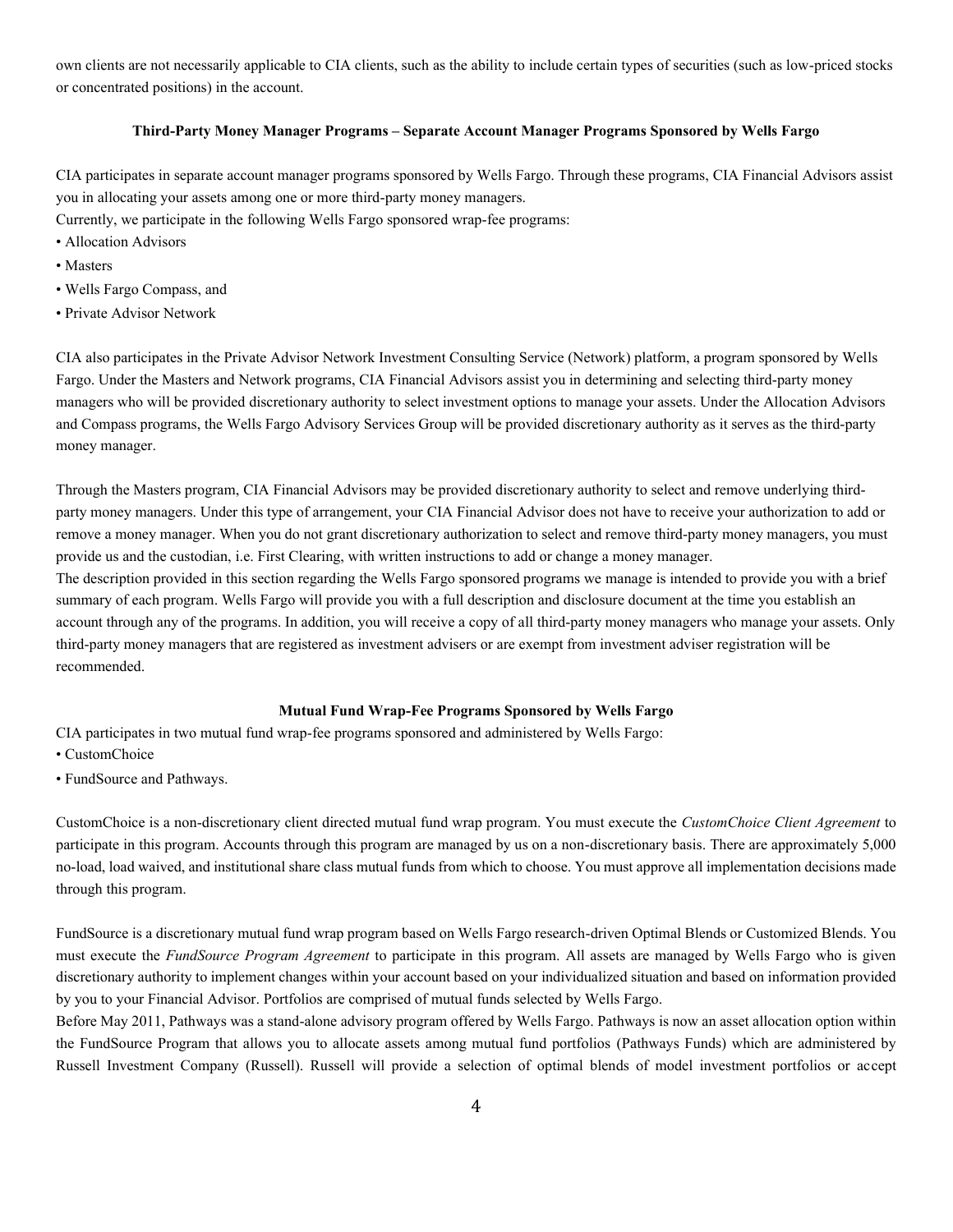instructions from you with respect to a custom blend in various funds that are operated and administered by Russell, based on its evaluation of your financial goals, circumstances and risk tolerances. Russell is responsible for evaluating and retaining one or more investment management organizations to manage each Pathways Fund. The portfolios are designed for a specific investor. You must execute the *Pathways Program Agreement* to participate in this program.

We are not related to Russell, and Wells Fargo and Russell are not related entities. A portion of the fee charged for Pathways is paid to Russell for its investment advisory services.

We provide you with consulting services when selecting optimal blend mutual fund portfolios constructed by Wells Fargo for the FundSource program and by Russell for the Pathways program. You may also create your own customized mutual fund portfolio blend.

The description provided in this section regarding the Wells Fargo sponsored programs we manage is intended to provide you with a brief summary of each program. Wells Fargo will provide you with a full description and disclosure document at the time you establish an account through any of the programs. Pathway's clients will also receive all necessary disclosure documents relating to Russell.

# COASTAL INVESTMENT ADVISOR REPRESENTATIVE MANAGED PROGRAMS SPONSORED BY CIA

Each program described in this section requires that we enter into an advisory agreement together for services to be provided. Either of us may end the agreement by providing notice to the other party. In the event you end our services (in writing, pursuant to the advisory agreement), we will terminate the agreement effective with your notification. We may end our services by providing you with written notice. There are other events which may constitute constructive termination of your agreement – please consult your advisory agreement for more details about termination.

CIA generally requires using First Clearing as the qualified custodian and clearing broker/dealer for all client accounts established within the Adviser as Portfolio Manager Program (APM). The conflicts discussed above are equally applicable to these programs and mitigated in the same fashion.

# **ADVISER AS PORTFOLIO MANAGER PROGRAM (APM)**

In the APM program, your adviser will engage you in a traditional advisory relationship, where you pay a fee on assets under management, but also incur ticket charges for trades. The cost for transactions will be billed directly to your account; however, the Financial Advisor (at his or her sole discretion) may elect (but is not obligated) to pay these fees rather than pass them through to you. This program allows the CIA Financial Advisor to provide personalized on-going supervision and management services over your account(s) in the program. APM is an Advisor Directed program. Client accounts are usually established through First Clearing, however the APM program is flexible in that your adviser may recommend other custodians approved by CIA if it is in the best interest of the client. Your adviser may also choose to engage and enroll you in a third-party money manager's program directly or through a service such as Envestnet, AssetMark, or SEI. Further information about their services and programs are disclosed in their ADV Disclosure Brochure.

# FINANCIAL PLANNING SERVICES

Coastal Investment Advisors may provide financial planning to clients. Financial planning services are offered on a comprehensive or à la carte (limited focus) basis. Financial plans may encompass all or some of the following areas of financial concern to the client:

- Estate Planning Goals
- Retirement Planning
- Education Planning
- Insurance Planning/Risk Management
- **Investments**
- Asset Allocation Review and Recommendations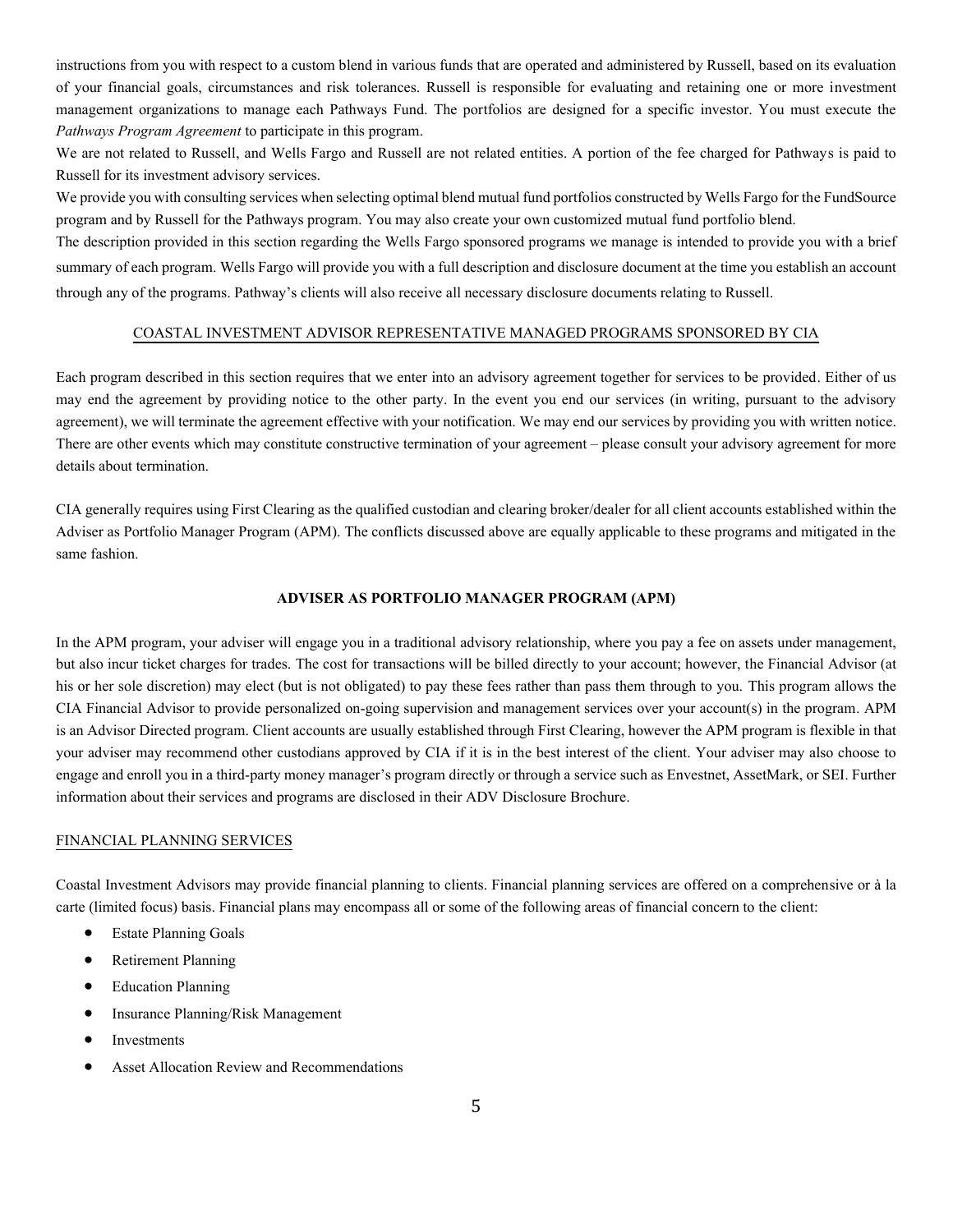The Financial Advisor obtains appropriate information from the client through personal interviews (including a discussion of current financial status, future goals and attitude towards risk) and reviews the documents and data supplied by the client. A written financial plan may be prepared and provided. The implementation of financial plan recommendations is entirely at the discretion of the client. Financial plans are not limited in any way to products or services provided by any particular company. However, in general, only products and services that Coastal Investment Advisors is able to provide will be offered.

# ADVISORY SERVICES TO RETIREMENT PLANS AND PLAN PARTICIPANTS CONTRACTED BY PLAN SPONSOR

CIA offers various levels of advisory and consulting services to employee benefit plans and/or to the participants of such plans ("Participants"). The services are designed to assist plan sponsors ("Plan Sponsors") in meeting their management and fiduciary obligations to the Participants under the Employee Retirement Income Securities Act ("ERISA") and the Pension Protection Act of 2006 ("PPA"). Generally, investment advice provided to Plan Sponsors and Participants is regulated under ERISA and the PPA. We will provide a set of services to Plan Sponsors and their Participants which may include all or some of the offerings described below. Plan Sponsors must make the ultimate decision to retain us for pension consulting and other advisory services including services at the participant level. The Plan Sponsor is free to seek independent advice about the appropriateness of any recommended services for the plan. The following services are provided for general informational purposes. Not all clients contracting for retirement plan services will receive every level of service described below. The exact scope and types of services provided will be agreed upon with each client and listed in the client agreement.

The services provided to employee benefit plans ("the Plan") and their Plan Sponsors may include the following:

*Investment Policy Statement.* CIA may assist with the drafting and adoption of an Investment Policy Statement (IPS) for each Plan. *Cash Flow Analysis.* CIA may assist the Plan's oversight committees with the review of the quarterly cash flow analysis as provided by the plan provider.

*Selection of Qualified Default Investment Alternative.* CIA may recommend to the client an investment fund product or model portfolio meeting the definition of a "Qualified Default Investment Alternative" ("QDIA") in ERISA Regulation 2550.404c-5(e)(3). The QDIA shall be reflected in the IPS.

*Investment Performance Monitoring or Analysis.* CIA may assist the Plan's oversight committees with the review of the quarterly investment performance of the Plan's investment options. Under applicable circumstances, CIA will monitor the appropriateness and continued suitability of each of the investments with a view to complying with the "broad range" requirement under ERISA Section 404(c). *Asset Allocation Analysis.* CIA may assist the Plan's oversight committees with the review of the quarterly asset allocation analysis as provided by the Plan provider.

*Performance Reports.* CIA may prepare reports evaluating the performance of the Plan's investment manager(s) or investments, as the case may be, as well as comparing the performance thereof to benchmarks set forth in the IPS. The information used to generate the reports will be derived from statements provided by the client.

*Education Services to Plan Committee.* CIA may provide training for the members of the Plan Committee with regard to their service on the committee, including guidance with respect to fiduciary duties.

*Participant Education Services. CIA* may conduct in-person, group sessions and provide printed educational materials (which may include posters, payroll stuffers, and emails) to Participants, providing information to them about the investment options under the Plan and providing information on how to complete plan enrollment paperwork. Services provided under an "Eligible Investment Advice Arrangement," as defined under the PPA, shall be governed by a separate agreement.

*Expense Analysis.* CIA may assist the Plan's oversight committees with the review of the investment expense characteristics for each of the investment options.

*Investment Structural Analysis*. CIA may assist the Plan's oversight committees with the review of the Investment Structural Analysis for each of the investment options.

*Third Party Product or Service.* Advisory services provided to retirement plans may be solely provided by Financial Advisors, or in combination with third parties and their retirement plan services. CIA may use the product or service offered by a third party in providing services to a client and the Plan.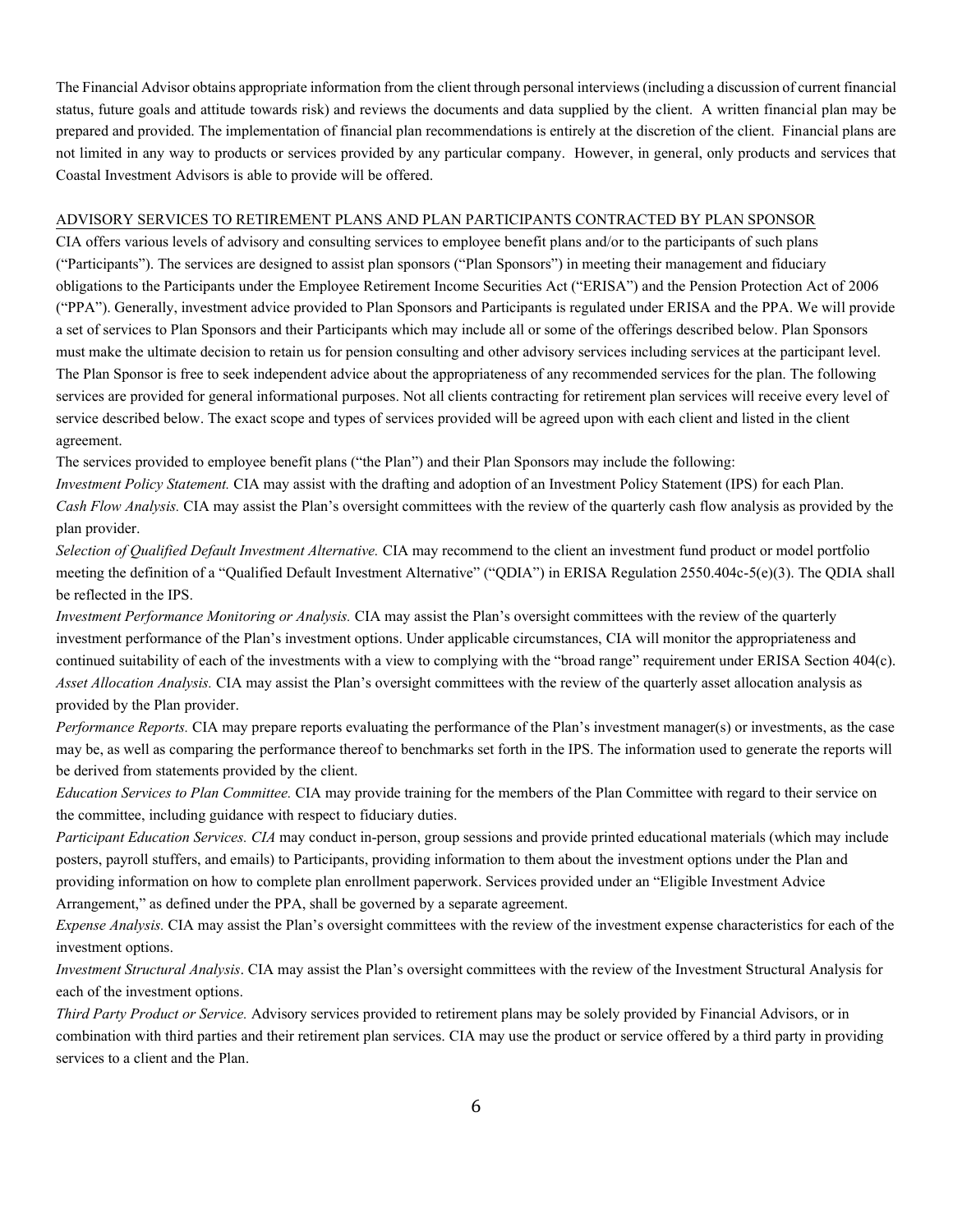*Plan Search Support.* CIA may manage the preparation, distribution, and evaluation of Request For Proposals, finalist interviews, and conversion support.

*Additional Services.* Services as agreed upon by CIA and client.

*Services for Plan Participants.* Plan Sponsors retain CIA and its Financial Advisors to provide services to Participants pursuant to an "eligible investment advice arrangement," as defined under the PPA. The scope of the services and fees are established and approved in advance by the Plan Sponsor and shall be clearly set forth in the executed agreement for services.

Financial Advisors will meet with individual Participants to collect pertinent information regarding their financial circumstances and investment objectives. Financial Advisors will then deliver advice either by:

• providing direct investment advisory services to the Participant (in which case the CIA fee will not vary based on the advice given to the Participant)

• generating portfolio recommendations for a Participant based on an unbiased computer model that has been certified and audited by an independent third party.

# ADVISORY SERVICES TO RETIREMENT PLAN PARTICIPANTS NOT CONTRACTED BY PLAN SPONSOR

Participants also directly retain CIA and its Financial Advisors to provide direct advisory services by executing a Coastal Investment Advisors Investment Advisory Agreement. The services and fees are set forth in the executed agreement and approved by participant in lieu of the plan sponsor. Participants may elect to roll-over retirement plan assets to an individual account at CIA under the same Financial Advisor who provided advisory services while those assets were maintained within the original qualified plan.

# SUB-ADVISORS

CIA, at times, engages other registered investment advisors to assist with advisory services to its clients. In this case, CIA will enter into a sub-advisory agreement with these sub-advisors. In these cases, CIA will be acting as the Registered Investment Advisor and the client will be paying the combined investment advisory fees to CIA. CIA will then use the payment of the combined fee to pay its sub-advisor.

# PROGRAM CHOICE DISCLOSURES

The specific advisory program selected by the client may cost the client more or less than purchasing program services separately. Factors that bear upon the cost of a particular advisory program in relation to the cost of the same services purchased separately include, but may not be limited to, the type and size of the account, the historical or expected size or number of trades for the account, the types of securities and strategies involved, and the number and range of supplementary advisory and client-related services provided to the account. Investment recommendations and advice offered by CIA and its advisors do not constitute legal, tax, or accounting advice. Clients should coordinate and discuss the impact of the financial advice they receive from a CIA advisor with their attorney and accountant. Clients should also inform their advisor promptly of any changes in their financial situation, investment goals, needs, or objectives. Failure to notify the advisor of any material changes could result in investment advice not meeting the changing needs of the client. In some cases, an independent investment advisor may engage the investment advisory services of a CIA advisor to manage a portion of the investment advisor's client accounts.

# PROGRAM CHOICE CONFLICTS OF INTEREST

Clients should be aware that the compensation to CIA, its affiliates, and your advisor will differ according to the specific advisory program chosen. This compensation to CIA, its affiliates, and your advisor may be more than the amounts we would otherwise receive if you participated in another program or paid for investment advice, brokerage, and/or other relevant services separately. As a result of the differences in fee schedules and other sources of compensation that exist among the various advisory programs and services offered by CIA and your advisor, we have a financial incentive to recommend a particular program or service over other programs or services available through CIA.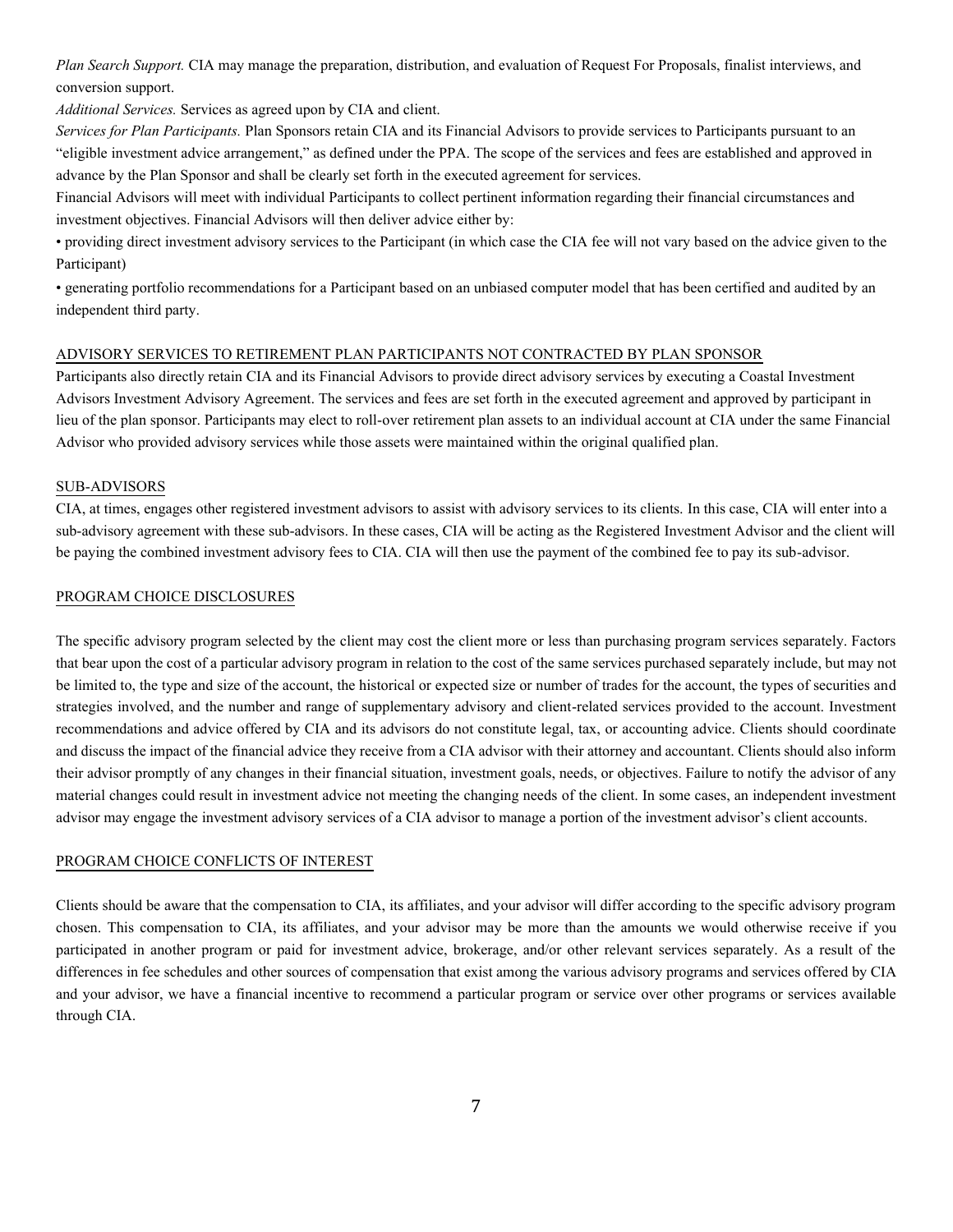### REGULATORY ASSETS UNDER MANAGEMENT

<span id="page-10-0"></span>As of December 31, 2021, Coastal Investment Advisors had discretionary assets under management of approximately \$689,310,025. The firm has \$154,319,333 non-discretionary assets under management.

# *Item 5 – Fees and Compensation*

# FEES FOR INVESTMENT ADVICE

Coastal Investment Advisors and/or its Financial Advisors are generally compensated for investment advice by a percentage of the client's assets under the Financial Advisor's management. Advisory fees vary according to the program, but are charged monthly or quarterly in advance, although some legacy clients or certain managed programs may be subject to a different arrangement such as charges in arrears versus in advance.

These fees are negotiable at the sole discretion of the Firm or Financial Advisor, but fees shall not exceed the applicable program's Fee Schedule. The fee to be charged each client will be stipulated within each client's advisory agreement with Coastal Investment Advisors, or in some instances with the Program Manager's Agreement (e.g. Wells Fargo programs) and applies to all of the assets within the portfolio or household (as defined in the agreement). Certain clients, as described within a client's advisory agreement, may be billed in an "allinclusive" manner. In such instances, Coastal Investment Advisors will assess one fee that captures the management, brokerage, and administrative portions collectively.

Fees are payable monthly or quarterly depending upon the program; the applicable annual percentage fee is divided by twelve or four as applicable. Assets included in clients' margin balances are included when calculating Coastal Investment Advisors' fees; clients should note that they may already be paying margin interest on these same assets. Fee breakpoints are not retroactive to the breakpoint's previous level. For example, an account valued at \$3,500,000.00 would pay, under a fee schedule with a breakpoint at \$2,500,000, 2.5% (for example) on the first \$2,499,999.99 and would pay 1.75% (for example) on the remaining \$1,000,000.01. Depending on the program, your fee may be adjusted based on deposits and withdrawals. For more specific billing policies, see the Wrap disclosure for the specific program, or the section on Advisor as Portfolio Manager in this section. Fees are deducted from the client's assets, or, at the client's request, CIA may bill for fees incurred. Requests for the latter may be accepted or declined in CIA's sole discretion. Fees for assets in taxable accounts may not be deducted from qualified accounts.

If a client engages a CIA Financial Advisor other than the client's Financial Advisor, or where a client's Financial Advisor has discretion to engage a CIA Financial Advisor and exercises that discretion to manage client assets, the total fee paid by the client will be allocated between the client's Financial Advisor and any other Financial Advisor so engaged. The total fee paid may be higher than the fee otherwise would be by hiring another advisor directly.

# PORTFOLIO MANAGEMENT SERVICES -- WRAP PROGRAM FEES.

Under these programs, an annual fee is negotiated between Coastal Investment Advisors and its clients, typically ranging from 0.20% to 2.5%. The total fee clients will pay typically includes Coastal Investment Advisors' fee and the platform or program fee charged by the Custodian or other third party administering the platform or program, and/or the Money Managers; for certain programs, the fees charged by the Custodian or administrator of the platform or program are separate from Coastal Investment Advisors' fee. Under many of these platforms and programs, there are no separate commissions or transaction costs charged to clients, unless the program's maximum trade limit has been exceeded, in which case a ticket charge will be charged for each transaction over the limit defined in the program. In addition, many of these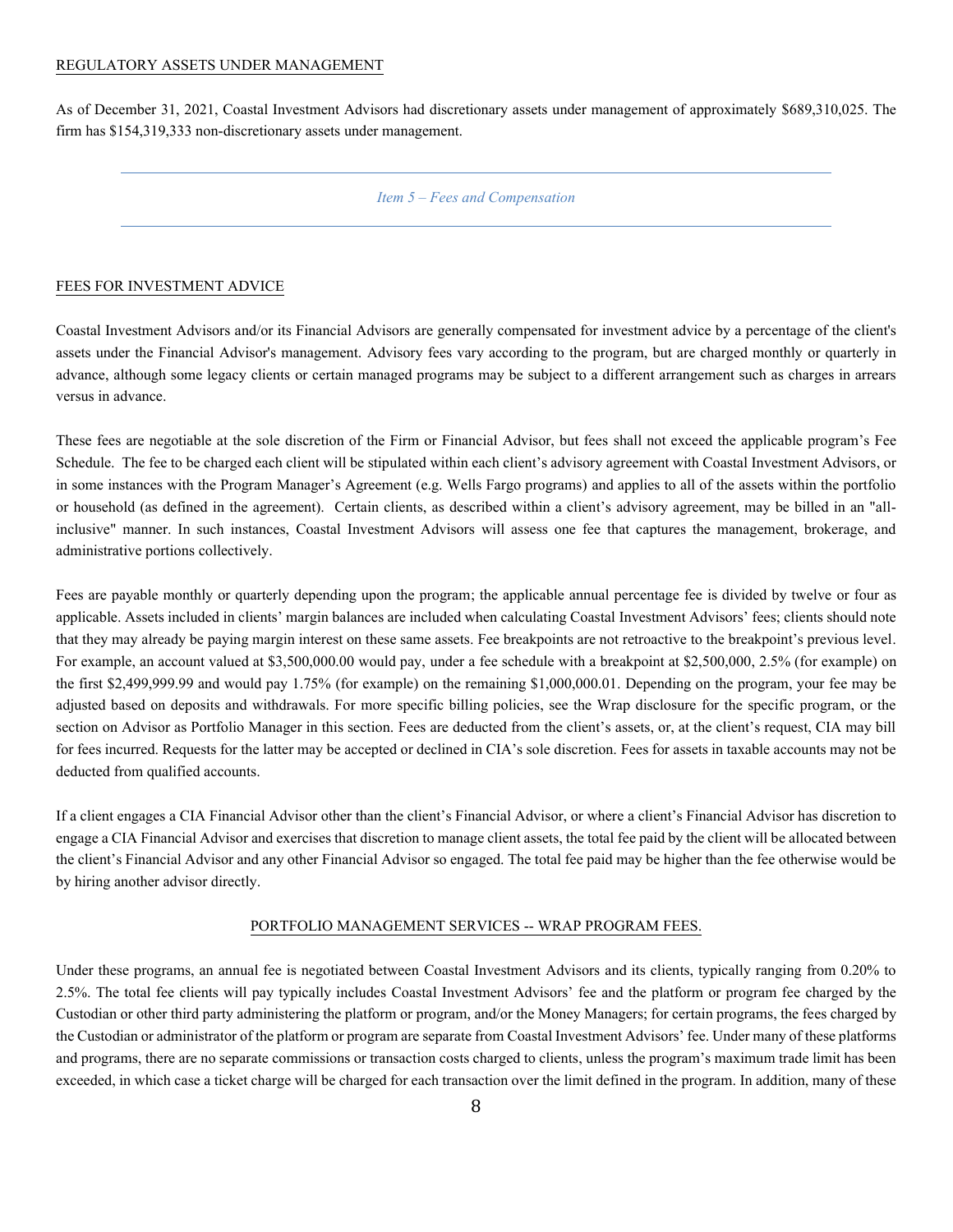platforms and programs do not charge separate administrative, custodial, or reporting fees. Such an "all-inclusive" or "bundled" fee structure is often otherwise referred to as a "wrap fee."

Certain platforms charge an "unbundled" fee, meaning fees for execution, custodial, reporting, and/or administrative services are not combined with the Money Manager fees and/or Coastal Investment Advisors' fees. Also, certain platforms will charge execution costs in the form of an asset-based fee. Depending upon the platform selected, there may not be an option for "householding" accounts for fee discounts.

In all cases, clients should carefully review each Disclosure Document maintained by Money Managers that have been selected to manage their assets, as well as the Disclosure Document for each wrap fee program that they participate in, for complete details on the charges and fees clients will incur. Such additional Disclosure Documents, as applicable, will be provided to clients by Coastal Investment Advisors' Financial Advisor.

The fees clients pay the Money Manager and Coastal Investment Advisors may be shown on clients' custodial statements as one gross fee or in some cases, may be listed as separate fees. Additionally, clients may request that fees be broken out. In this case, the client will make this request on the client advisory agreement and will see two to three separate charges depending on the custodial reporting requirements. Some platforms and programs may require an additional advisory agreement with clients in addition to the agreement clients execute with Coastal Investment Advisors. Similarly, certain platforms and programs may require clients to complete brokerage account documents necessary to open new brokerage accounts. Access to certain Money Managers, platforms, and programs may be limited to certain types of accounts and may be subject to account minimums, which will vary and may be negotiable depending upon the Money Managers, platforms, and programs selected. Certain platforms and programs administered by Coastal Investment Advisors and/or made available to clients by Coastal Investment Advisors' Financial Advisors may be available through other independent investment advisors, and in certain instances, directly via the Custodian or other third-party administering the platform or program. In addition, clients may be able to access certain Money Managers directly. As such, clients may be able to access such Money Managers, platforms, and programs at a lower cost through other channels. Further, it may be possible for a client to access Money Managers directly or through other platforms or programs for an "unbundled" fee that is lower than the "bundled" fee that is available through Coastal Investment Advisors' Financial Advisors.

#### **Private Investment Management (PIM) Program Fees**

Annual fees charged under these programs are billed quarterly in advance and are deducted directly from your accounts. The portion of these fees payable to your financial advisor are negotiable, and the negotiating factors include the complexity of your financial situation, securities positions held in the account, and the amount of assets under management. The maximum annual fee charged in PIM equity and fixed income accounts shall not exceed 3.00% annually. Minimum account size is \$50,000.00, and minimum Program Fee is \$250.00 per quarter. Fees charged on accounts are negotiable.

PIM's management fee includes up to 120 transactions per calendar year. The cost for additional transactions will be billed directly to your account; however, the investment advisor representative (at his sole discretion) may elect (but is not obligated) to pay these fees rather than pass them through to you for certain account types other than ERISA and IRA accounts. Costs for transactions greater than 120 per calendar year are priced and charged at CIA's cost.

#### **Asset Advisor Program Fees**

The maximum annual fee charged in Asset Advisor accounts shall not exceed 3.00% annually. Minimum account size is \$25,000.00 and minimum Program Fee is \$125 per quarter. The portion of these fees payable to your financial advisor is negotiable, and the negotiating factors include the complexity of your financial situation, securities positions held in the account, and the amount of assets under management.

Asset Advisor's management fee includes up to 120 transactions per calendar year. The cost for additional transactions will be billed directly to your account; however, the investment advisor representative (at his sole discretion) may elect (but is not obligated) to pay these fees rather than pass them through to you for certain account types.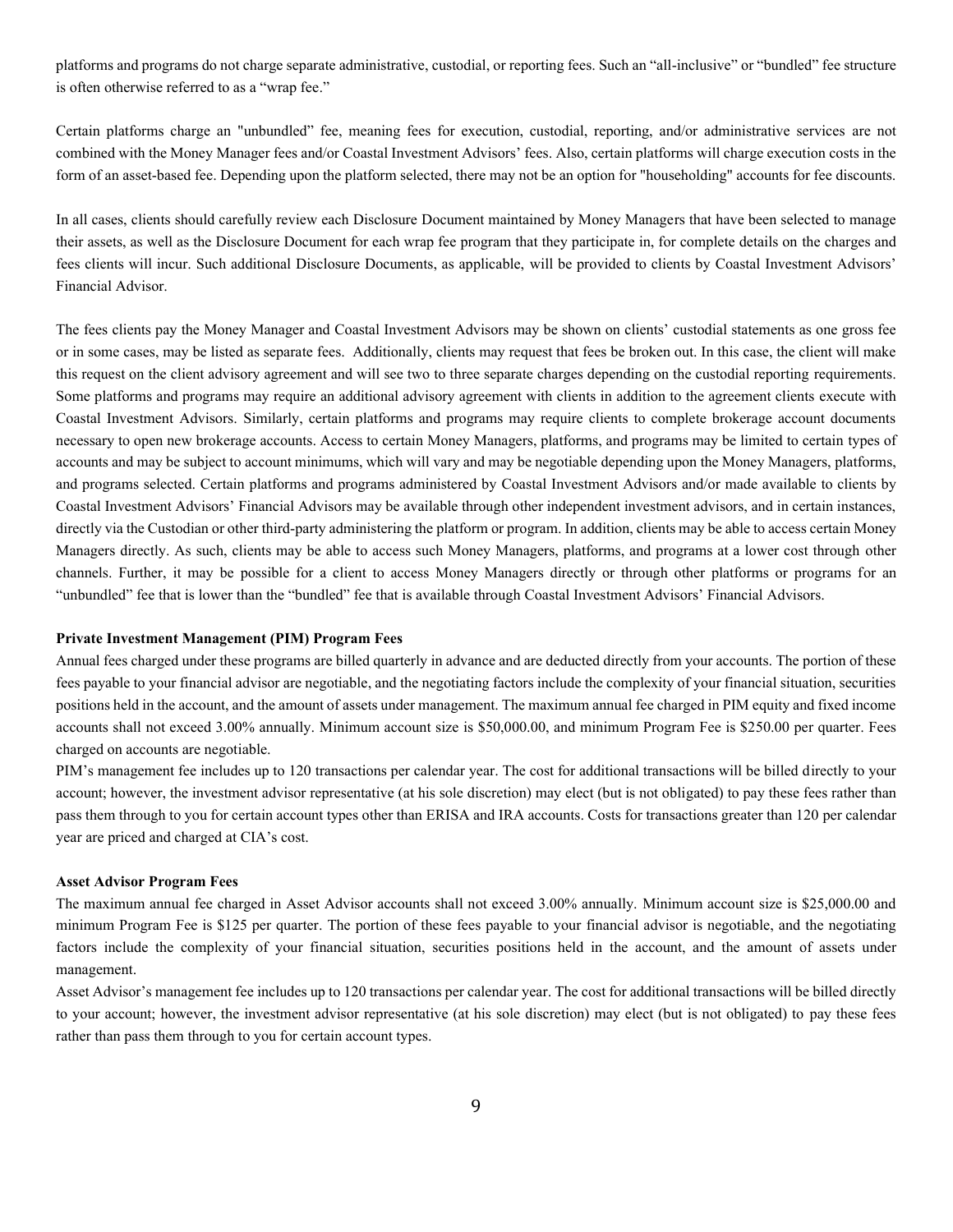### **Personalized Unified Managed Account (Personalized UMA) Fees**

Annual fees charged under these programs are billed quarterly in advance and deducted directly from your account. The portion of these fees payable to your financial advisor is negotiable, and the negotiating factors include the complexity of your financial situation, securities positions held in the account, and the amount of assets under management.

The annualized fee charged under the **Allocation Advisors Program** is 2.25% There is a minimum quarterly client fee of \$125. If you select a Portfolio developed by an unaffiliated investment adviser, the investment adviser will be compensated from 0.05% - 0.20% annually. The portion of these fees payable to your financial advisor is negotiable, and the negotiating factors include the complexity of your financial situation, securities positions held in the account, and the amount of assets under management.

The annualized fee charged under the **Masters Program is** 2.5%. There is a minimum quarterly fee of \$375. This fee includes a portion directed to the money managers which typically ranges between 0.05% to 0.65% annually based on total aggregate client dollars with each adviser. The portion of these fees payable to your financial advisor is negotiable, and the negotiating factors include the complexity of your financial situation, securities positions held in the account, and the amount of assets under management.

The annualized fee charged under the **Wells Fargo Compass Advisory Program is** 2.25%. There is a minimum quarterly client fee of \$250. The portion of this fee payable to your financial advisor is negotiable, and the negotiating factors include the complexity of your financial situation, securities positions held in the account, and the amount of assets under management.

### **Private Advisor Network (Network) Fees**

Wells Fargo offers a choice of two options to compensate for Private Advisor Network services. The two options are (1) payment of a fee for Private Advisor Network services and execution charges or (2) an execution schedule for services and execution charges. The annualized fee charged under the Private Advisor Network, is 2.05%. There is a minimum quarterly fee requirement of \$375.00. Fees charged by money managers selected under the Network program are billed and collected separately from the annual fee retained by us. The portion of these fees payable to your financial advisor is negotiable, and the negotiating factors include the complexity of your financial situation, securities positions held in the account, and the amount of assets under management. Under the Execution Schedule, you pay for Private Advisor Network services by paying commissions for each transaction in the account at the normal commission rate for such agency transactions and at the normal markup or markdown imposed on your accounts for principal transactions. You are also subject to any other fees associated with standard brokerage accounts, including postage and handling fees, transfer taxes, exchange fees, and any other fees required by law. In addition, if household assets are less than \$250,000, you will be subject to Wells Fargo'sannual account fee. Neither the Execution Schedule nor Program Fee includes the advisory fees of the third-party investment manager. You pay for the services of your investment adviser separately.

# **CustomChoice, FundSource and Pathways Program Fees**

Fees charged under these three programs are billed quarterly in advance and are deducted directly from your account. The portion of this fee payable to your financial advisor is negotiable, and the negotiating factors include the complexity of your financial situation, securities positions held in the account, and the amount of assets under management. There is a minimum Program Fee of \$75 per quarter, with the exception of the Foundations model series, which will be charged a minimum Program Fee of \$37.50 per quarter due to the lower initial investment minimum.

The standard fee schedule under each of the CustomChoice, FundSource and Pathways Programs is 2%.

# COASTAL INVESTMENT ADVISOR REPRESENTATIVE MANAGED PROGRAMS SPONSORED BY CIA

# **Advisor as Portfolio Manager (APM) Program Fees**

Annual fees charged under the APM program are billed monthly in advance and usually deducted directly from your Account. Fees are negotiable, and the negotiating factors include the complexity of your financial situation, securities positions held in the account, and the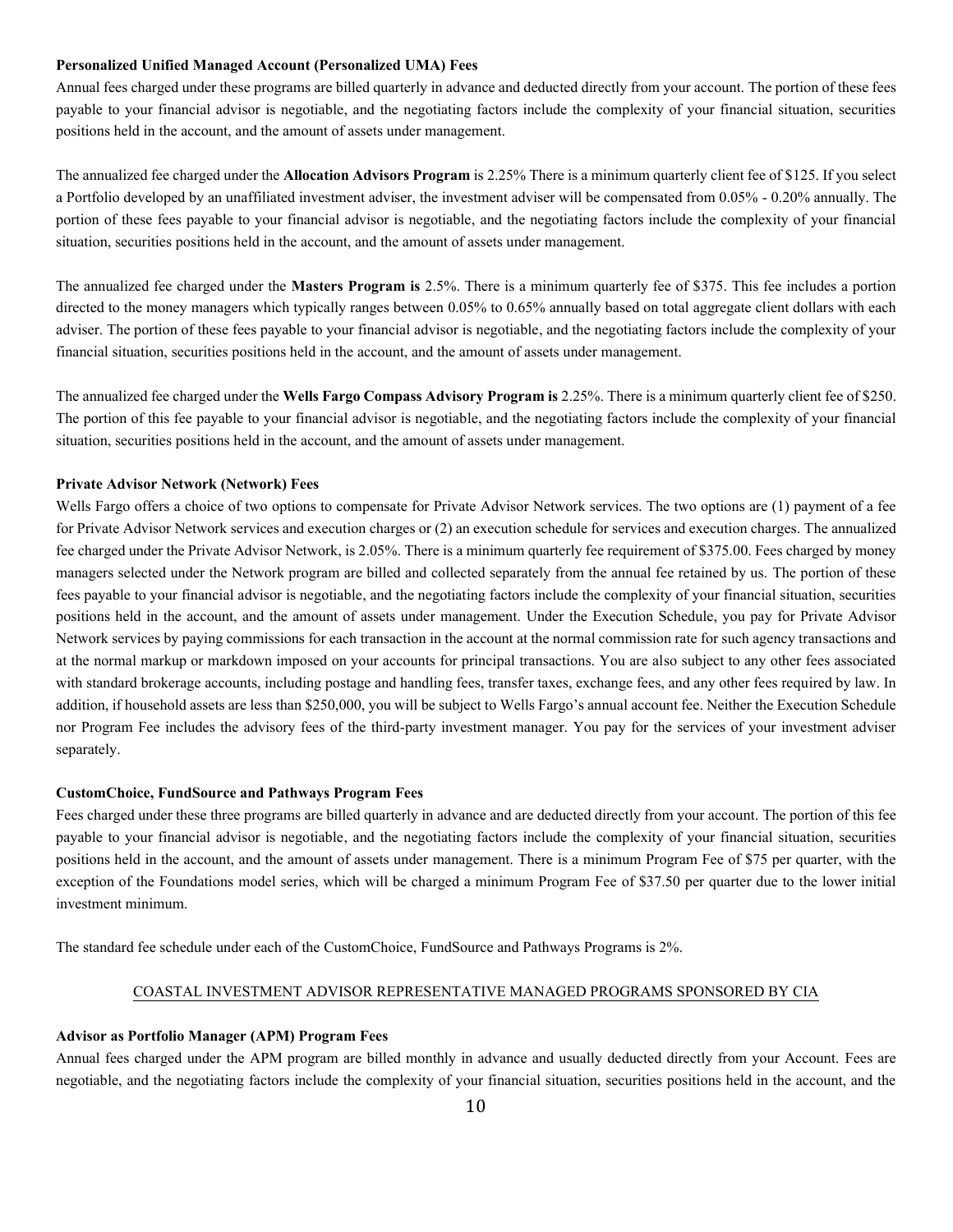amount of assets under management. The maximum annual fee charged for APM program accounts shall not exceed 3.00% annually, and the minimum annual fee is \$250.

The initial fee for the first month (or part thereof) in which you participate in the APM Program shall be calculated on the day after your initial assets are placed into the Program and then debited the first day of the new month afterward. The initial fee for any partial month is pro-rated based on the number of calendar days in the partial month. Thereafter, the Program fee is calculated and collected for the current month based on the value of Program assets as of the last business day of the prior month, net of any excluded assets. The fee for each month will equal (on an annualized basis) the percentage set forth in the Fee Schedule. If you terminate your participation in and/or withdraw all assets from the Program prior to the end of a month, the pro-rata portion of the Program Fee will be reimbursed to you.

The cost for transactions will be billed directly to your account; however, the investment advisor representative (at his sole discretion) may elect (but is not obligated) to pay these fees rather than pass them through to you for certain account types other than ERISA and IRA accounts.

# **EnvestNet Separately Managed Account (SMA) Program Fees**

Annual fees charged under the SMA program are billed monthly in advance and usually deducted directly from your Account. When fees are negotiable, the negotiating factors include the complexity of your financial situation, securities positions held in the account, and the amount of assets under management. The maximum annual fee charged for SMA program accounts shall not exceed 3.00% annually, and the minimum annual fee is \$600.

The initial fee for the first month (or part thereof) in which you participate in the SMA Program shall be calculated on the day after your initial assets are placed into the Program and then debited the first day of the new month afterward. The initial fee for any partial month is pro-rated based on the number of calendar days in the partial month. Thereafter, the Program fee is calculated and collected for the current month based on the value of Program assets as of the last business day of the prior month, net of any excluded assets. The fee for each month will equal (on an annualized basis) the percentage set forth in the Fee Schedule. If you terminate your participation in and/or withdraw all assets from the Program prior to the end of a month, the pro-rata portion of the Program fee will be reimbursed to you.

# **EnvestNet Unified Managed Account (UMA) Program Fees**

Annual fees charged under the UMA program are billed monthly in advance and usually deducted directly from your Account. When fees are negotiable, the negotiating factors include the complexity of your financial situation, securities positions held in the account, and the amount of assets under management. The maximum annual fee charged for UMA program accounts shall not exceed 3.00% annually, and the minimum annual fee is \$675.

The initial fee for the first month (or part thereof) in which you participate in the UMA Program shall be calculated on the day after your initial assets are placed into the Program and then debited the first day of the new month afterward. The initial fee for any partial month is pro-rated based on the number of calendar days in the partial month. Thereafter, the Program fee is calculated and collected for the current month based on the value of Program assets as of the last business day of the prior month, net of any excluded assets. The fee for each month will equal (on an annualized basis) the percentage set forth in the Fee Schedule. If you terminate your participation in and/or withdraw all assets from the Program prior to the end of a month, the pro-rata portion of the Program fee will be reimbursed to you.

#### FEES FOR FINANCIAL PLANNING SERVICES

Fees are negotiated between the Financial Advisor and the client on a case-by-case basis. They may be charged on an hourly or fixed fee basis. Once determined, the fee arrangement is set forth in the Client Agreement with Coastal Investment Advisors.

**Hourly Fees**. Hourly rates range from \$60 to \$400 per hour based upon the knowledge and experience of the individual providing the work. Fees are billed in 15-minute increments. Hourly fees will be billed monthly as the work is provided (in arrears).

**Fixed Fees**. Fees are typically determined by estimating the number of hours to be spent preparing the plan and then quoting a fixed price. If additional work is requested (that goes beyond the original scope of the project), it may be billed on an hourly basis or a fixed price basis as negotiated. Fixed fees will be invoiced monthly or quarterly depending upon the negotiated agreement with the client and the anticipated delivery of the plan. Other limited planning services are billed monthly. In addition, some or all of the financial planning fees may be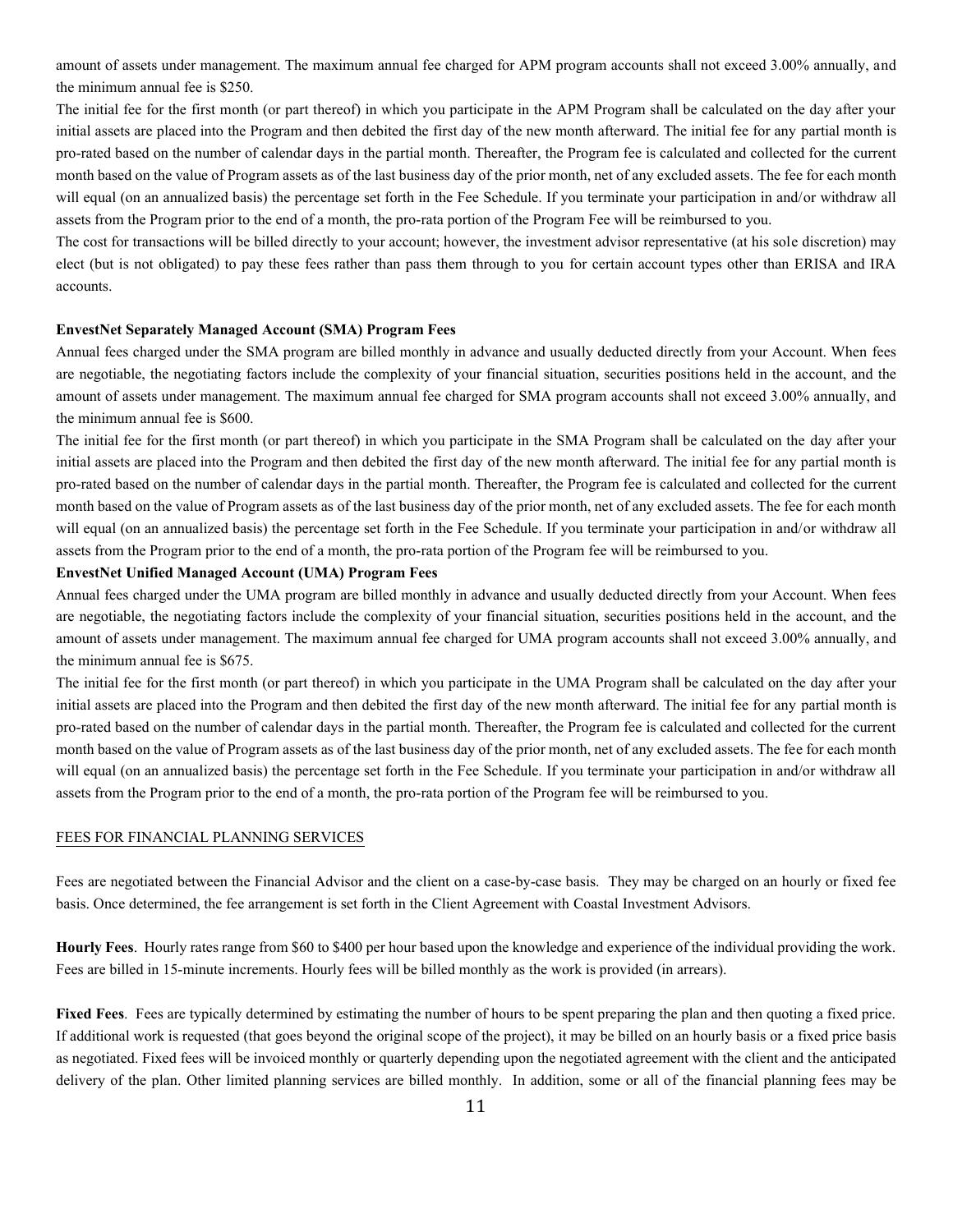included in the investment management fees agreed upon by clients and their Financial Advisor. Financial planning is not always billed separately. Total costs for financial plans, whether per hour or on a fixed basis, may range from as little as \$500 to as much as \$5,000 or more. There is no "typical" plan, as services are customized to the particular needs of the client; thus there is a wide range of fees that may be imposed. Should a contract be terminated prior to the service being delivered, Coastal Investment Advisors will bill for work completed. In the case of prepayment of fees, the prorated refund will be based upon the hourly rate of the individuals who provided services.

# RETIREMENT PLANS AND PLAN PARTICIPANTS ADVISORY SERVICE FEES

Fees for Advisory Services to Retirement Plans and Plan Participants are charged on either a 1) flat fee basis, 2) percentage of a plan's assets, or 3) on a combination of these methods, as agreed to between CIA and the Plan Sponsor. The exact fee charged will depend on the variables, such as the number of participants, the amount of assets in the Plan, the complexity of the situation, the location of the client, and the advisory representative providing services. In the event fees are charged based on the percentage of the Plan assets, the maximum fee charged will not exceed 2.00% annually. The fee charged for reviewing individual Participant accounts is contingent upon the amount of assets held within the accounts being reviewed and the number of accounts being reviewed. In the event fees are charged based on the percentage of the Participant's Plan assets, the maximum fee charged will not exceed 2.00% annually. Participant fees may be paid by the Participant or the Plan Sponsor depending on the agreement between the Plan Sponsor and CIA. Services may be provided on a one-time or on-going basis. Upon execution of a client agreement, the client will have five (5) business days to end services with no penalty (i.e. no fees due or refund of any fees paid in advance). The annual fee may be divided and collected monthly, quarterly, or semi-annually depending on the agreement. In the event the entire annual fee is collected in advance, the fee will be considered earned when paid. In these cases, CIA does not provide a refund if the service is ended after the initial five (5) day period.

The exact fee charged and the billing arrangements will be agreed upon before commencing services. The fee and fee arrangements will be detailed in the client agreement.

Clients shall also incur certain charges imposed by third parties other than us in connection with investments made through a Plan, which are not included in the fee paid to CIA.

#### SUB-ADVISORS

Sub-advisory fees will be paid by CIA from the fees collected from clients. This fee is calculated as a percentage of assets under management as described in the sub-advisory agreement between CIA and the sub-advisor, unless mutually agreed otherwise by CIA and the client. When clients have all or a portion of their assets managed by a sub-advisor, the total advisory fee (our fee plus sub-advisors' fees) shall not exceed 3.00% of the assets under management annually.

### GENERAL INFORMATION ON ADVISORY SERVICES AND FEES

**Fee Differentials.** As indicated above, CIA may price its services based upon assets under management or other subjective factors, and fees and costs, such as ticket charges, are typically set or negotiated by each Financial Advisor, subject to our maximum fees and fee schedules set forth above. As a result, any CIA client could pay fees and costs that are higher or lower than the fees and costs charged to other CIA clients, based upon the market value of their assets, the complexity of the engagement, and the level and scope of the overall investment advisory and/or consulting services to be rendered. As a result of these factors, the services to be provided by CIA to any particular client could be available from other advisers at lower fees and costs. All clients and prospective clients should be guided accordingly.

In addition, the advisory programs available to our advisors vary in cost. Therefore, an advisor has incentive to recommend a program with a lower cost than others so that his or her net advisory fee will be greater, even if there is a more expensive program that is better suited for your investment profile. This presents a conflict of interest and you should ask your advisor questions about the various programs available to you in this brochure to ensure you are placed in a program suitable to your needs.

**Termination.** All advisory agreements may be terminated upon written notification by either party at any time, unless stated otherwise in your written advisory agreement. Upon termination, clients will receive refunds of the prepaid and unearned advisory fees (prorated for the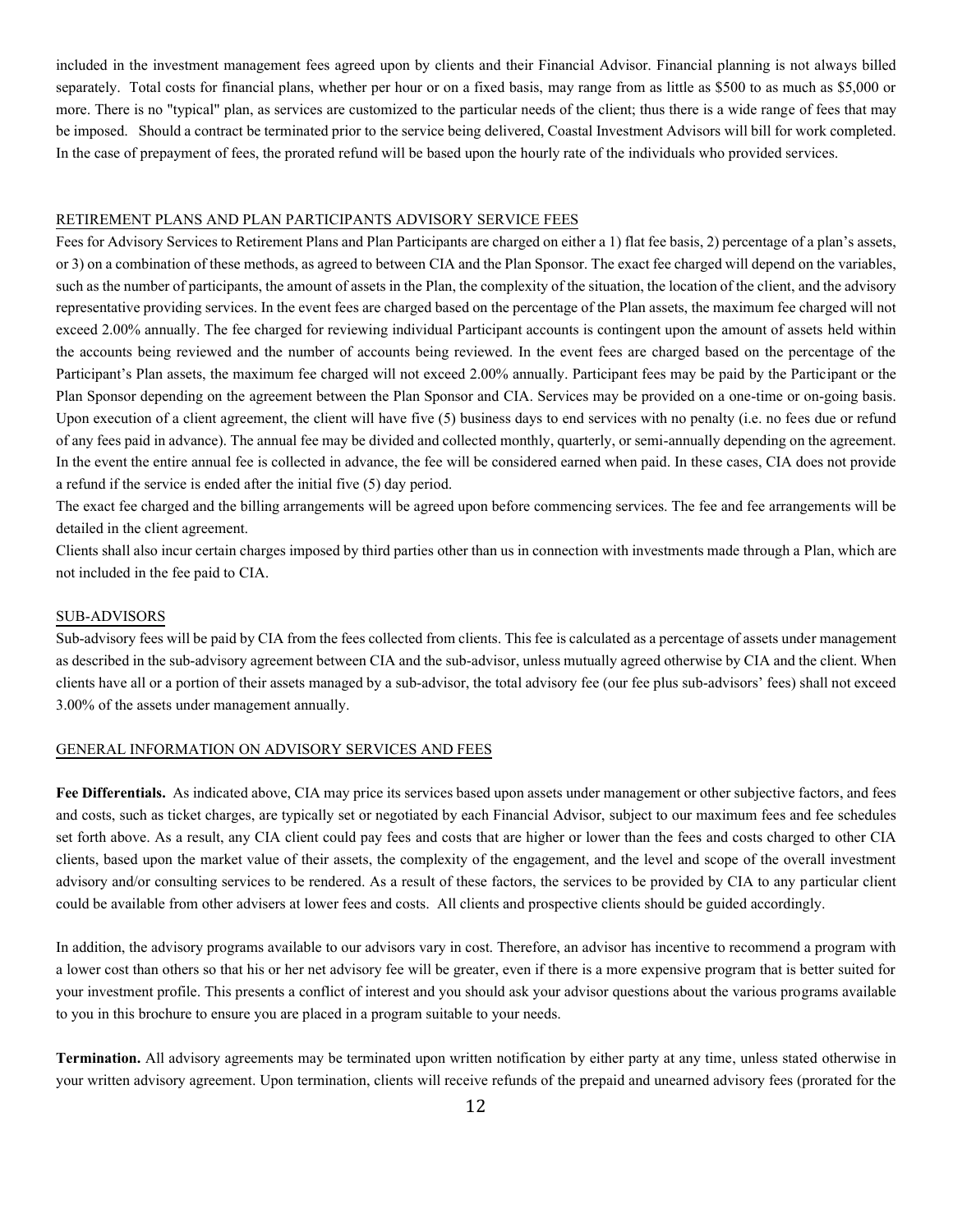balance of the month, if needed). If services have been provided, and are therefore due and payable, clients will receive an invoice with the amount due. Any transactional or custodial charges levied by the custodian after the termination of Coastal Investment Advisors' advisory agreement will be the client's responsibility and not the responsibility of Coastal Investment Advisors. Coastal Investment Advisors has no obligation to refund these fees to its clients.

**Calculation of Fees.** CIA Advisory fees are billed in advance based upon the market value of clients' account(s) at the close of the prior month. Some platforms and programs charge fees in arrears, and some in advance. These are outlined in the applicable program's Disclosure Document. Each client's billing specifics and election (where applicable) are listed in its client advisory agreement. If you or your FA consider holding cash or cash equivalents in your account for a material duration, you should consider moving the cash out of the account until you are ready to invest it.

### **Additional Costs.**

Mutual Funds: All fees paid to Coastal Investment Advisors for investment advisory services are separate and distinct from the fees and expenses charged by mutual funds to their shareholders. These fees and expenses are described in each fund's prospectus. These fees will generally include a management fee, other fund expenses, and a possible distribution fee. Clients should review such additional fees and the fees Coastal Investment Advisors charges to understand the total amount of fees paid, as investments in mutual funds may be made by clients, independent of and without the services provided by Coastal Investment Advisors. Although Coastal Investment Advisors' Financial Advisors generally recommend and purchase only no-load or load-waived mutual funds for client advisory accounts, some funds may impose an initial or deferred sales charge. Clients may also own some of these funds when they transfer their account(s) to Coastal Investment Advisors.

Mutual fund families may offer different share classes. CIA and its Financial Advisors will select the share class that is in the best interest of the client. Depending upon share class, Coastal Investment Advisors may participate indirectly in the sales charges imposed by mutual funds through its affiliated broker/dealer, Coastal Equities, Inc. CEI will receive 12b-1 fees in connection with certain mutual fund share classes purchased for clients' accounts, including certain money market funds. These fees will not offset advisory fees paid by clients to Coastal Investment Advisors. If a less expensive share class is available from the fund family, CIA and its Financial Advisors will purchase that share class. If no such share class is available from the fund family, or if the investor account is not eligible for a less expensive share class, then CIA and its Financial Advisor will purchase the available share class and the firm's affiliate will receive the 12b-1 fees. Neither CIA nor CEI approve products or share classes on the basis of whether 12b-1 fees or like compensation is paid to the firm or its Advisors. Neither CEI nor CIA incent Financial Advisors to purchase products or share classes on the basis of 12b-1 fee availability in any fashion, including sales contests, production bonuses, or differential compensation based upon product class.

Some of the Wells Fargo Advisory products will credit 12b-1 fees received to the client account.

Alternative Investments: Virtually all investments purchased by prospectus or private placement memorandum have internal fees that are borne by the client in addition to any trading, execution, or Coastal Investment Advisors advisory fees. When such products are purchased through CIA's affiliate broker-dealer, it (the broker-dealer) will receive direct or indirect compensation on such products sold through it including sales concessions, marketing fees, expense reimbursement for educational compliance and due diligence, and/or sales conference sponsorships. CIA receives indirect benefit from the same education compliance and due diligence reimbursements paid for its financial advisors' attendance, as well as for conference sponsorships. Coastal Investment Advisors is not compensated based on a share of capital gains upon or capital appreciation of the assets or any portion of the assets of any client. Receipt of such compensation by CIA's affiliate creates a conflict of interest to recommend products offered by its affiliate Since Coastal Investment Advisors leverages the product due diligence of its affiliate, Coastal Equities, Inc. (CEI,) CIA only approves alternative investments approved by CEI. CEI requires prospective alternative investment sponsors to pay a due diligence fee and sign a selling agreement with CEI, which generates additional compensation for CEI. Further, CEI/CIA solicits product sponsors to pay for the firm's annual compliance conference in exchange for such sponsors gaining preferential access to CIA's financial advisors. The firm mitigates this risk by waiving sales concessions on such products when possible, whereas purchasing the same investment from a third-party broker dealer would cost the client a commission or fee. For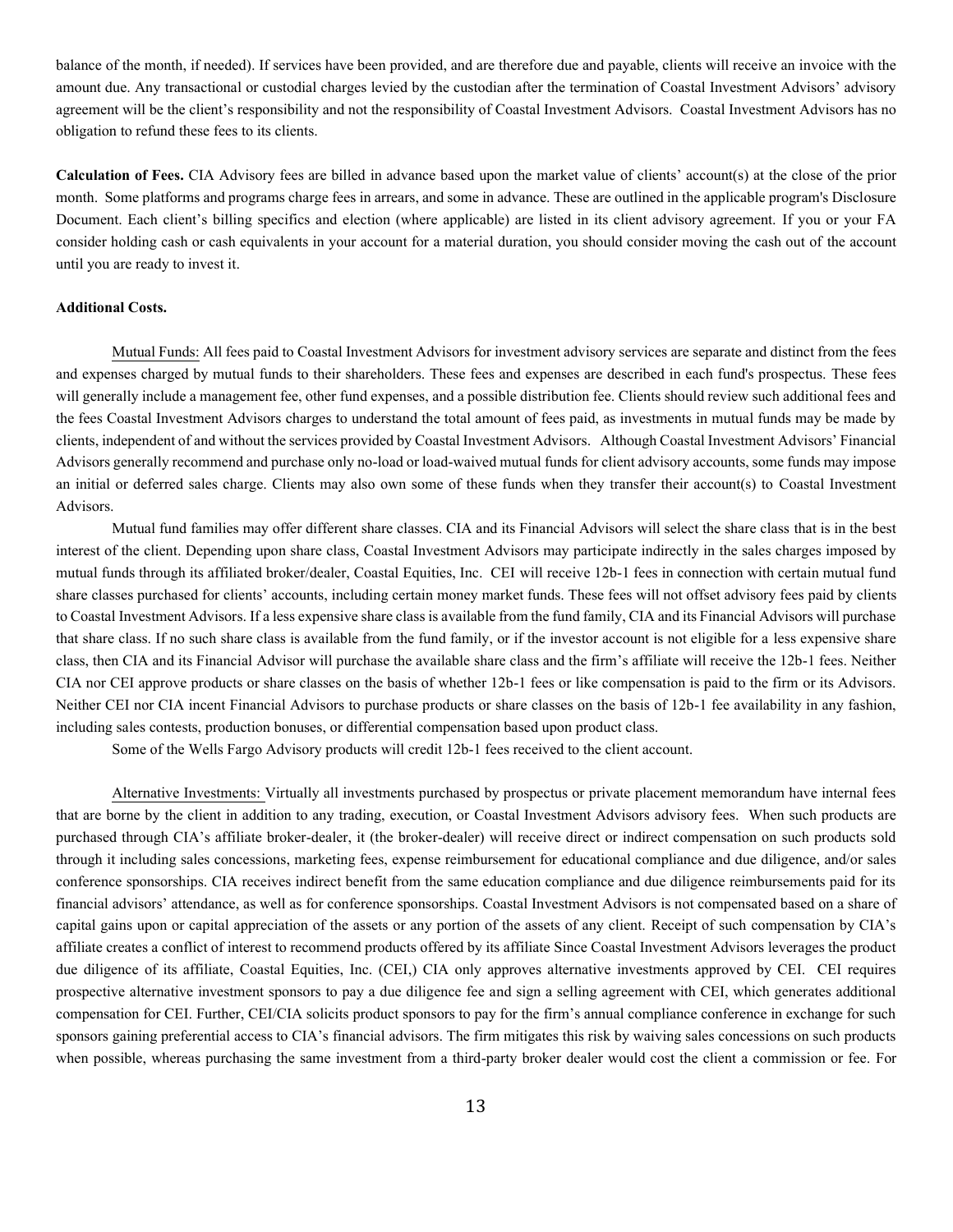example, CEI does not waive sales concessions. The firm further mitigates this conflict by requiring pre-approval of each recommendation on a transaction-by-transaction basis by a supervisor of the firm prior to purchase to ensure suitability for the specific client.

Coastal Investment Advisors offers no economic incentives to the investment adviser to recommend or purchase certain products over others in your advisory account, however, many of CIA's Financial Advisors are dually registered as general securities representatives of its affiliated broker-dealer, Coastal Equities, Inc. (CEI). As such, those representatives ("Financial Advisors") may recommend an investment as part of your advisory relationship and charge a fixed annual fee as described in this brochure and pursuant to your advisory agreement, or, if it is in your best interest, may make recommendations in their capacity as a brokerage representative that you purchase securities in a brokerage account, for which you will pay a commission. Your Financial Advisor will disclose any commission he or she will earn on these sales, and will compare that cost to what he or she estimates it would cost you to hold the investment in your advisory account over time. Although cost is always a consideration when determining if a purchase is in your best interest, it is not the only factor. Your advisor will present his or her reasons to you verbally or in writing at the time of the recommendation.

Held Away Investment Management Fees: If you elect to use the FeeX platform to manage certain held away assets, you will be charged an additional 0.25% annually of the assets under management through that platform. The fee is billed quarterly in advance and is calculated using the previous quarter-end account value. The fee is initially charged to CIA, and CIA will then deduct the fee from your taxable brokerage account indicated on your Investment Advisory Agreement. You will be charged a prorated amount when the platform is instituted mid-quarter and you will be refunded if you and your advisor cease use of the platform before quarter-end. This charge is in addition to the fee charged by your financial advisor. Not all types of investments are available to be managed through the FeeX platform.

Other Account Fees: The fee does not include certain dealer markups or markdowns, odd lot differentials, transfer taxes, ADR custodial pass through fees, foreign financial transaction taxes when applicable, and any other fees required by law. In a low interest rate environment, the yield that you earn on cash and cash alternatives, including cash sweep funds, CDs, and money market funds may not offset advisory fees. In some cases, the effective yield of the investment may in fact be negative.

**Additional compensation.** Some of CIA's Financial Advisors may also receive compensation for the sale of securities or other investment products or insurance, including variable annuities or variable life products. Please *see*Item 10, below, for further information. This practice presents a conflict of interest and can give the Firm and its Financial Advisors an incentive to recommend investment products based on the compensation received, rather than on the client's needs. No client is under any obligation to purchase any securities or insurance commission products from CIA and/or its representatives. Clients are reminded that they may purchase securities and insurance products recommended by CIA through other, non-affiliated broker-dealers and/or insurance agencies.

Some of CIA's Financial Advisors have received, and some future Financial Advisors may receive transition assistance in the nature of forgivable loans from CIA or an affiliated entity of CIA. The specific terms of each loan may differ, but they are generally structured as forgivable loans meaning that based upon production or performance, the debt will be forgiven without payment over time.

Production-based loans condition forgiveness based upon pre-determined revenue targets of the Financial Advisor. This presents a conflict of interest in that the Financial Advisor has an incentive to recommend that clients invest using those products and services that provide the greatest amount of revenue to CIA or its affiliates, rather than lower-cost products that pay less revenue to those entities.

Time-based loans are forgiven based on the amount of time the Financial Advisor continues to remain registered with CIA or its affiliates. For example, a 4-year time-based loan would typically forgive 25% of the loan on each anniversary of the loan agreement until the entire loan is forgiven. The Financial Advisor is incented to keep production at a high enough level that his or her registration with CIA or its affiliates will be continued through the course of the loan.

Your Financial Advisor's ADV IIB brochure supplement provided to you will disclose whether your Financial Advisor has such an arrangement with CIA or its affiliates.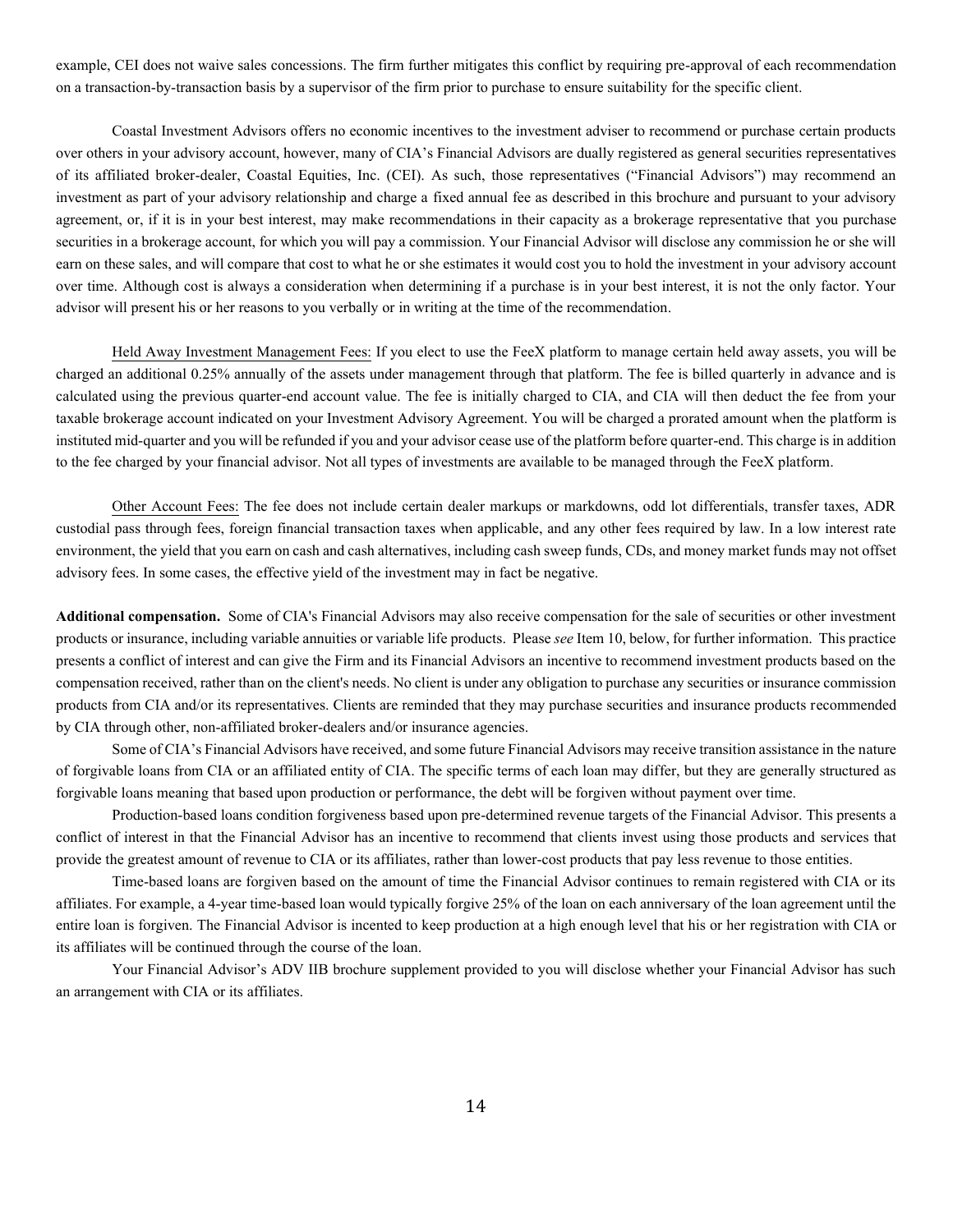*Item 6 – Performance-Based Fees and Side-By-Side Management*

<span id="page-17-1"></span><span id="page-17-0"></span>The firm does not accept performance- based fees.

*Item 7 – Types of Clients*

Clients of Coastal Investment Advisors' Financial Advisors include individuals, individual retirement accounts ("IRAs"), pension and profitsharing plans, including plans subject to Employee Retirement Income Security Act of 1974 ("ERISA"), participants in such plans, charitable organizations, corporations, businesses, institutions, trusts, and estates.

Conditions for Managed Accounts

Wrap accounts sponsored by Wells Fargo require a minimum account size of \$25,000. (\$10,000 for the FundSource Foundations model series and certain Allocation Advisors programs) The minimum account size for Wells Fargo separate account manager programs is \$50,000. Client directed and advisor directed accounts also require a minimum account size of \$50,000. Depending on the specific program selected by you, a higher minimum will be required. Account minimums may be waived at the discretion of CIA and/or Wells Fargo. If you contract for a Wells Fargo sponsored program, you are required to enter into a Wells Fargo client agreement and will receive a copy of the Wells Fargo sponsored program disclosure brochure.

*Item 8 – Methods of Analysis, Investment Strategies and Risk of Loss*

### <span id="page-17-2"></span>**Investing in securities involves risk of loss that clients should be prepared to bear.**

The Firm's Financial Advisors strive to learn the client's goals, risk tolerance and time horizon through a verbal interview process. Upon identification of appropriate strategies that are suited to fit the client's needs, Coastal Investment Advisors or the Financial Advisor will recommend investment management strategies to help a client achieve his or her financial goals.

Specific investment strategies vary in accordance with the specific needs of each client. For most clients, Financial Advisors attempt to design a strategy based on the concept of asset allocation, or spreading investments among a number of asset classes (domestic stocks vs. foreign stocks; large cap stocks vs. small cap stocks; corporate bonds vs. government securities). Asset allocation seeks efficient diversification of assets in an attempt to lessen the risk of concentrated exposure to a particular security or asset class.

Coastal Investment Advisors may use trading strategies that involve frequent trading of securities. Frequent trading strategies may negatively affect investment performance, particularly through increased brokerage and other transaction costs and taxes.

Coastal Investment Advisors' methods of analysis include charting analysis, fundamental analysis, technical analysis, and cyclical analysis.

**Charting analysis** involves the use of patterns in performance charts. The firm uses this technique to search for patterns used to help predict favorable conditions for buying and/or selling a security.

**Fundamental analysis** involves the analysis of financial statements, the general financial health of companies, and/or the analysis of management or competitive advantages.

**Technical analysis** involves the analysis of past market data; primarily price and volume.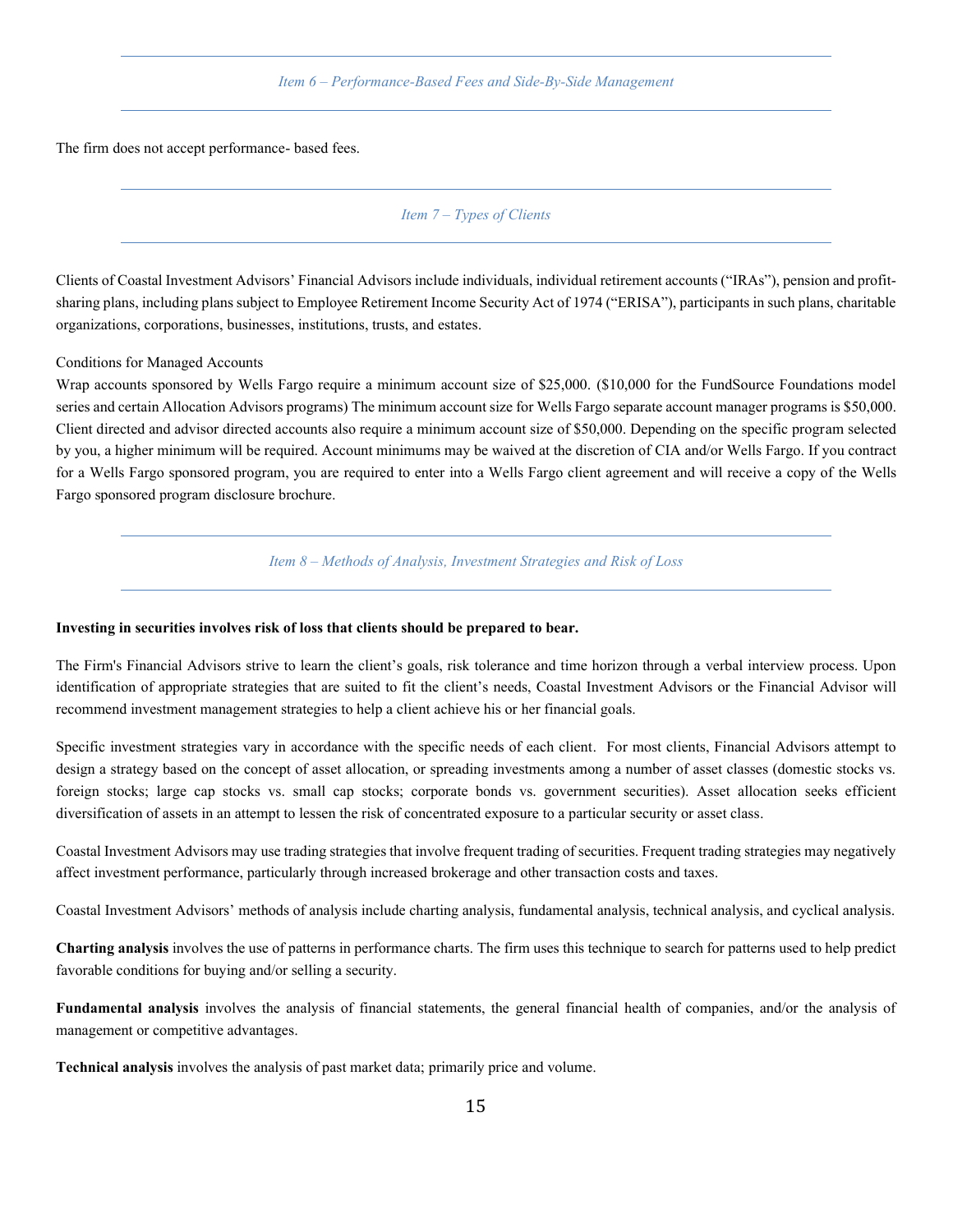**Cyclical analysis** involved the analysis of business cycles to find favorable conditions for buying and/or selling a security.

Coastal Investment Advisors uses Long Term Trading, Short Term Trading, and Options Writing Strategies (including covered options, uncovered options, or spreading strategies) that are designed to capture market rates of both return and risk. Frequent trading, when done, can affect investment performance, particularly through increased brokerage and other transaction costs and taxes. Short sales and options writing generally hold greater risk and clients should be aware that there is a chance of material risk of loss using any of those strategies.

Other investment strategies may be chosen by the Financial Advisor or Money Manager if they meet a client's particular financial needs, risk profile, and overall investment strategy. Cash management and some treasury services may also be offered. Financial Advisors may recommend that Advisory Clients engage in margin transactions. Purchasing securities on margin can amplify potential returns and losses. As such, purchasing securities on margin may result in losses greater than an Advisory Client's original principal. Clients should carefully review disclosures regarding risks, fees, and other considerations appearing in margin account agreements prior to opening margin accounts.

**Unaffiliated Private Investment Funds.** CIA may also provide investment advice regarding unaffiliated private investment funds. CIA, on a non-discretionary basis, may recommend that certain qualified clients consider an investment in unaffiliated private investment funds. CIA's role relative to the private investment funds is limited to its initial and ongoing due diligence and investment monitoring services. If a client determines to become a private fund investor, the assets invested in the fund(s) shall generally be included as part of "assets under management" for purposes of CIA calculating its investment advisory fee (unless the client purchases the fund on a commission basis from CIA's affiliated broker-dealer). CIA's clients are under no obligation to consider or make an investment in a private investment fund(s).

Private investment funds generally involve unique risks, including, but not limited to, potential for complete loss of principal, liquidity constraints and lack of transparency, a complete discussion of which is set forth in each fund's offering documents, which will be provided to each client for review and consideration. Unlike other investments that a client may maintain, private investment funds do not provide daily liquidity or pricing. Each prospective client investor will be required to complete a Subscription Agreement, pursuant to which the client shall establish that he/she is qualified for investment in the fund, and shall acknowledge and accept all risk factors that are associated with such an investment.

If CIA references private investment funds owned by the client on any supplemental account reports prepared by CIA, the value(s) for all the private investment funds will reflect either the initial purchase and/or the most recent valuation provided by fund sponsor. If the valuation reflects the initial purchase price (and/or a value as of a previous date), the current value(s) (to the extent ascertainable) could be significantly more or less than the original purchase price.

**Client Obligations**. In performing its services, CIA is not required to verify any information received from the client or from the client's other professionals, and is expressly authorized to rely on that information. Moreover, it is the client's responsibility to notify CIA promptly upon any change in the client's financial situation or investment objectives. If the client does not provide this notice or information, CIA and its Financial Advisors will not be in a position to perform an accurate review, evaluation or revision of their previous recommendations and/or services.

**Non-Discretionary Service Limitations.** CIA's Financial Advisors generally provide investment advice on a discretionary basis -- meaning that the Financial Advisor is authorized to make transactions on the client's behalf in the client's account at the discretion of the advisor. If a clientengages CIA on a non-discretionary investment advisory basis, the client must be willing to accept that CIA cannot effect any account transactions without obtaining prior verbal consent to any such transaction(s) from the client. Thus, if the client is unavailable during a market event, CIA will be unable to effect any account transactions (as it would for its discretionary clients) because it must first obtain the client's verbal consent.

**Investment Risk**. Different types of investments involve varying degrees of risk. No one should assume that future performance of any specific investment or investment strategy (including the investments and/or investment strategies recommended or undertaken by CIA) will be profitable or equal any specific performance level(s).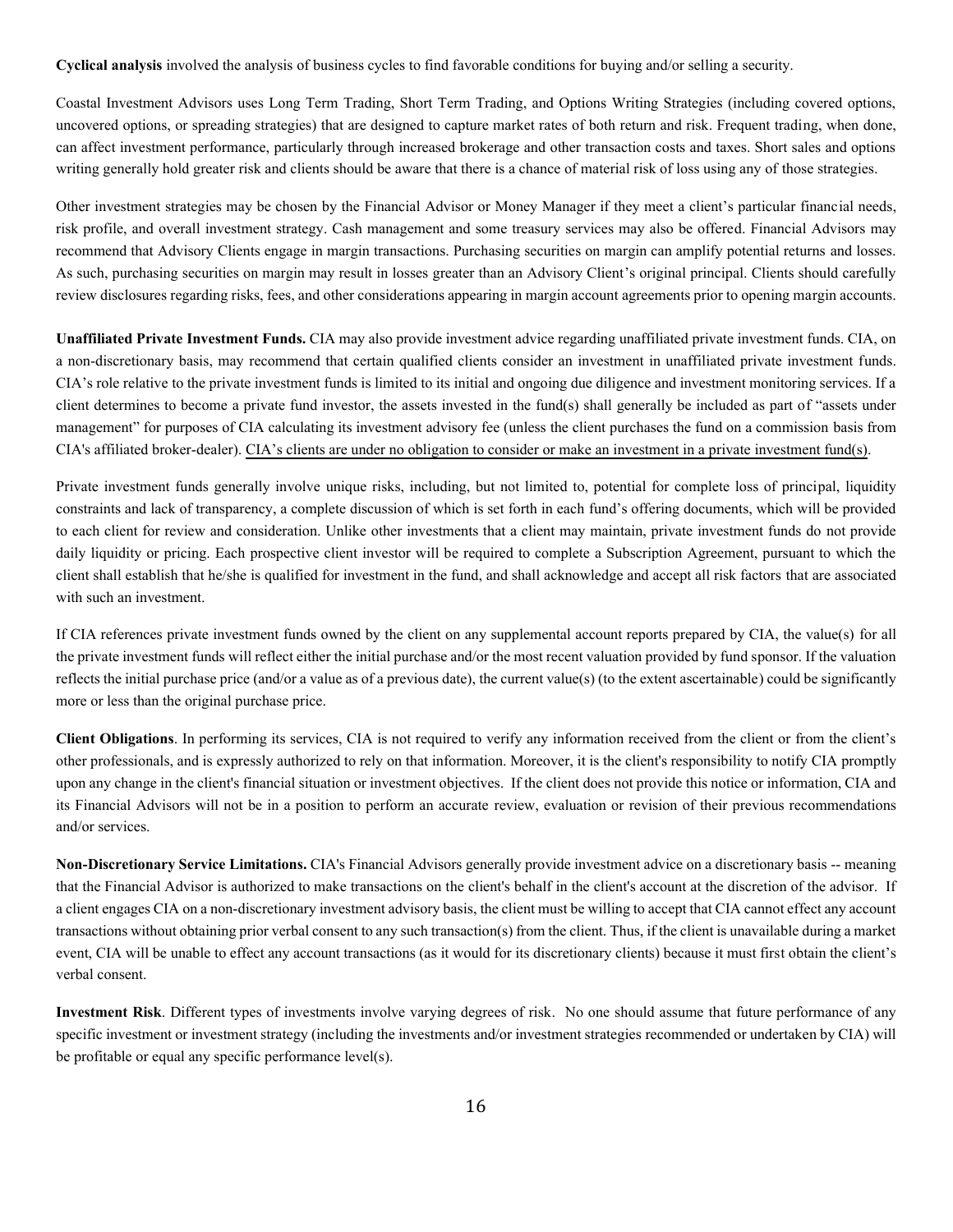# **Types of Investments and Risks**

Depending on the type of service being provided, CIA and Financial Advisors can recommend different types of securities, including mutual funds, unit investment trusts ("UITs"), closed end funds, ETFs, collective investment trusts, variable annuity subaccounts, equities, fixed income securities, options, hedge funds, managed futures, and structured products. Investing in securities involves the risk of loss that clients should be prepared to bear. Described below are some risks associated with investing and with some types of investments that an Financial Advisor can recommend depending on the service provided.

- *Market Risk*. This is the risk that the value of securities owned by an investor may go up or down, sometimes rapidly or unpredictably, due to factors affecting securities markets generally or particular industries.
- *Interest Rate Risk*. This is the risk that fixed income securities will decline in value because of an increase in interest rates; a bond or a fixed income fund with a longer duration will be more sensitive to changes in interest rates than a bond or bond fund with a shorter duration.
- *Credit Risk*. This is the risk that an investor could lose money if the issuer or guarantor of a fixed income security is unable or unwilling to meet its financial obligations.
- *Issuer*-*Specific Risk*. This is the risk that the value of an individual security or particular type of security can be more volatile than the market as a whole and can perform differently from the value of the market as a whole.
- *Investment Company Risk*. To the extent a client account invests in ETFs or other investment companies, its performance will be affected by the performance of those other investment companies. Investments in ETFs and other investment companies are subject to the risks of the investment companies' investments, as well as to the investment companies' expenses. If a client account invests in other investment companies, the client account may receive distributions of taxable gains from portfolio transactions by that investment company and may recognize taxable gains from transactions in shares of that investment company, which would be taxable when distributed.
- *Concentration Risk*. To the extent a client account concentrates its investments by investing a significant portion of its assets in the securities of a single issuer, industry, sector, country or region, the overall adverse impact on the client of adverse developments in the business of such issuer, such industry or such government could be considerably greater than if they did not concentrate their investments to such an extent.
- *Sector Risk*. To the extent a client account invests more heavily in particular sectors, industries, or sub-sectors of the market, its performance will be especially sensitive to developments that significantly affect those sectors, industries, or subsectors. An individual sector, industry, or sub-sector of the market may be more volatile, and may perform differently, than the broader market. The several industries that constitute a sector may all react in the same way to economic, political or regulatory events. A client account's performance could be affected if the sectors, industries, or sub-sectors do not perform as expected. Alternatively, the lack of exposure to one or more sectors or industries may adversely affect performance.
- *Alternative Strategy Mutual Funds*. Certain mutual funds invest primarily in alternative investments and/or strategies. Investing in alternative investments and/or strategies may not be suitable for all investors and involves special risks, such as risks associated with commodities, real estate, leverage, selling securities short, the use of derivatives, potential adverse market forces, regulatory changes and potential illiquidity. There are special risks associated with mutual funds that invest principally in real estate securities, such as sensitivity to changes in real estate values and interest rates and price volatility because of the fund's concentration in the real estate industry. These types of funds tend to have higher expense ratios than more traditional mutual funds. They also tend to be newer and have less of a track record or performance history.
- *Closed-End/Interval Funds*. Clients should be aware that closed-end funds available within the program may not give investors the right to redeem their shares, and a secondary market may not exist. Therefore, clients may be unable to liquidate all or a portion of their shares in these types of funds. While the fund may from time to time offer to repurchase shares, it is not obligated to do so (unless it has been structured as an "interval fund"). In the case of interval funds, the fund will provide limited liquidity to shareholders by offering to repurchase a limited amount of shares on a periodic basis, but there is no guarantee that clients will be able to sell all of the shares in any particular repurchase offer. The repurchase offer program may be suspended under certain circumstances.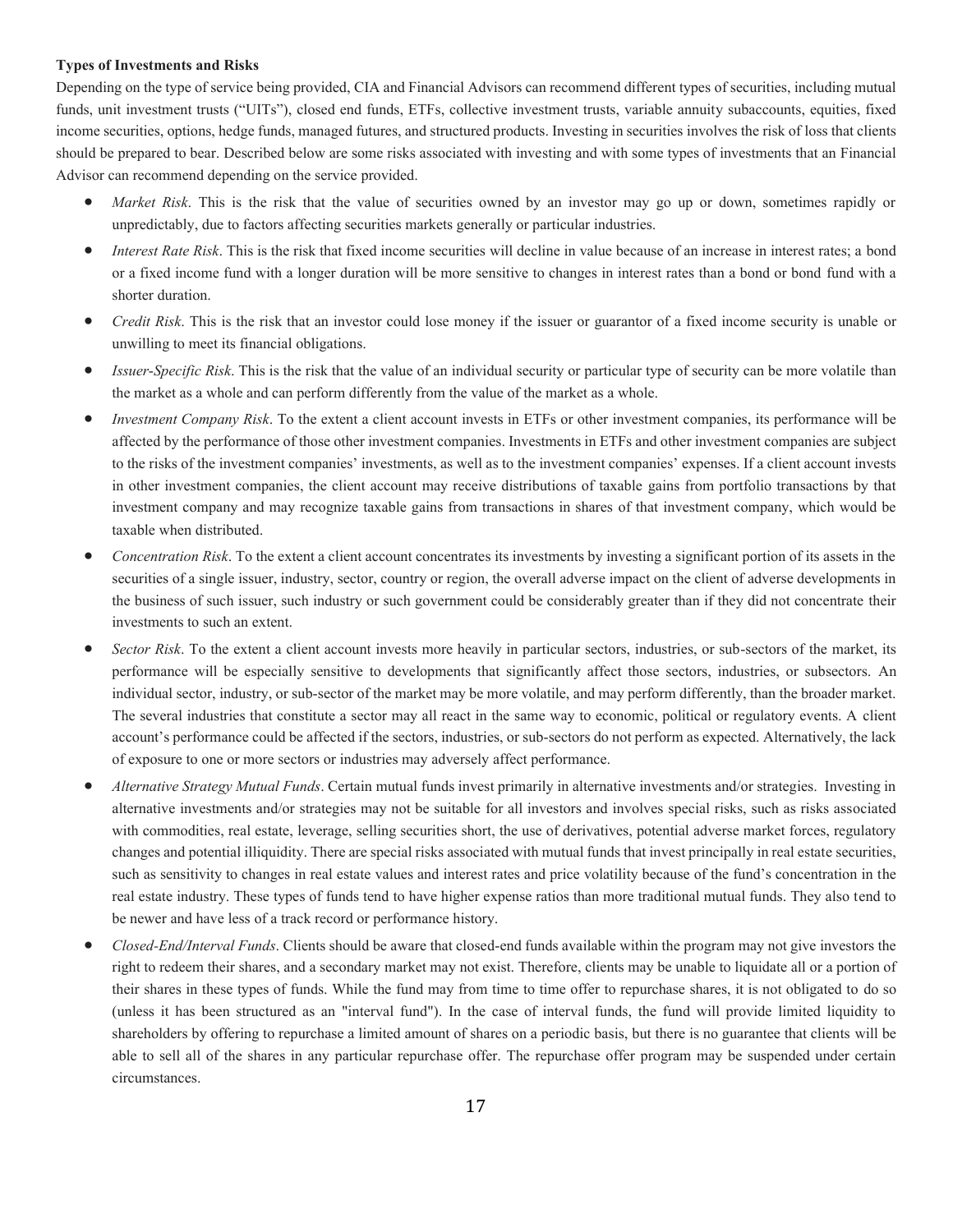- *Exchange-Traded Funds (ETFs)*. ETFs are typically investment companies that are legally classified as open end mutual funds or UITs. However, they differ from traditional mutual funds, in particular, in that ETF shares are listed on a securities exchange. Shares can be bought and sold throughout the trading day like shares of other publicly-traded companies. ETF shares may trade at a discount or premium to their net asset value. This difference between the bid price and the ask price is often referred to as the "spread." The spread varies over time based on the ETF's trading volume and market liquidity, and is generally lower if the ETF has a lot of trading volume and market liquidity and higher if the ETF has little trading volume and market liquidity. Although many ETFs are registered as an investment company under the Investment Company Act of 1940 like traditional mutual funds, some ETFs, in particular those that invest in commodities, are not registered as an investment company. ETFs may be closed and liquidated at the discretion of the issuing company.
- *Exchange-Traded Notes (ETNs)*. An ETN is a senior unsecured debt obligation designed to track the total return of an underlying market index or other benchmark. ETNs may be linked to a variety of assets, for example, commodity futures, foreign currency and equities. ETNs are similar to ETFs in that they are listed on an exchange and can typically be bought or sold throughout the trading day. However, an ETN is not a mutual fund and does not have a net asset value; the ETN trades at the prevailing market price. Some of the more common risks of an ETN are as follows. The repayment of the principal, interest (if any), and the payment of any returns at maturity or upon redemption are dependent upon the ETN issuer's ability to pay. In addition, the trading price of the ETN in the secondary market may be adversely impacted if the issuer's credit rating is downgraded. The index or asset class for performance replication in an ETN may or may not be concentrated in a specific sector, asset class or country and may therefore carry specific risks. ETNs may be closed and liquidated at the discretion of the issuing company.
- *Leveraged and Inverse ETFs, ETNs and Mutual Funds*. Leveraged ETFs, ETNs and mutual funds, sometimes labeled "ultra" or "2x" for example, are designed to provide a multiple of the underlying index's return, typically on a daily basis. Inverse products are designed to provide the opposite of the return of the underlying index, typically on a daily basis. These products are different from and can be riskier than traditional ETFs, ETNs and mutual funds. Although these products are designed to provide returns that generally correspond to the underlying index, they may not be able to exactly replicate the performance of the index because of fund expenses and other factors. This is referred to as tracking error. Continual resetting of returns within the product may add to the underlying costs and increase the tracking error. As a result, this may prevent these products from achieving their investment objective. In addition, compounding of the returns can produce a divergence from the underlying index over time, in particular for leveraged products. In highly volatile markets with large positive and negative swings, return distortions may be magnified over time. Some deviations from the stated objectives, to the positive or negative, are possible and may or may not correct themselves over time. To accomplish their objectives, these products use a range of strategies, including swaps, futures contracts and other derivatives. These products may not be diversified and can be based on commodities or currencies. These products may have higher expense ratios and be less tax-efficient than more traditional ETFs, ETNs and mutual funds.
- *Options*. Certain types of option trading are permitted in order to generate income or hedge a security held in the program account; namely, the selling (writing) of covered call options or the purchasing of put options on a security held in the program account. Client should be aware that the use of options involves additional risks. The risks of covered call writing include the potential for the market to rise sharply. In such case, the security may be called away and the program account will no longer hold the security. The risk of buying long puts is limited to the loss of the premium paid for the purchase of the put if the option is not exercised or otherwise sold by the program account.
- *Structured Products*. Structured products are securities derived from another asset, such as a security or a basket of securities, an index, a commodity, a debt issuance, or a foreign currency. Structured products frequently limit the upside participation in the reference asset. Structured products are senior unsecured debt of the issuing bank and subject to the credit risk associated with that issuer. This credit risk exists whether or not the investment held in the account offers principal protection. The creditworthiness of the issuer does not affect or enhance the likely performance of the investment other than the ability of the issuer to meet its obligations. Any payments due at maturity are dependent on the issuer's ability to pay. In addition, the trading price of the security in the secondary market, if there is one, may be adversely impacted if the issuer's credit rating is downgraded. Some structured products offer full protection of the principal invested, others offer only partial or no protection. Investors may be sacrificing a higher yield to obtain the principal guarantee. In addition, the principal guarantee relates to nominal principal and does not offer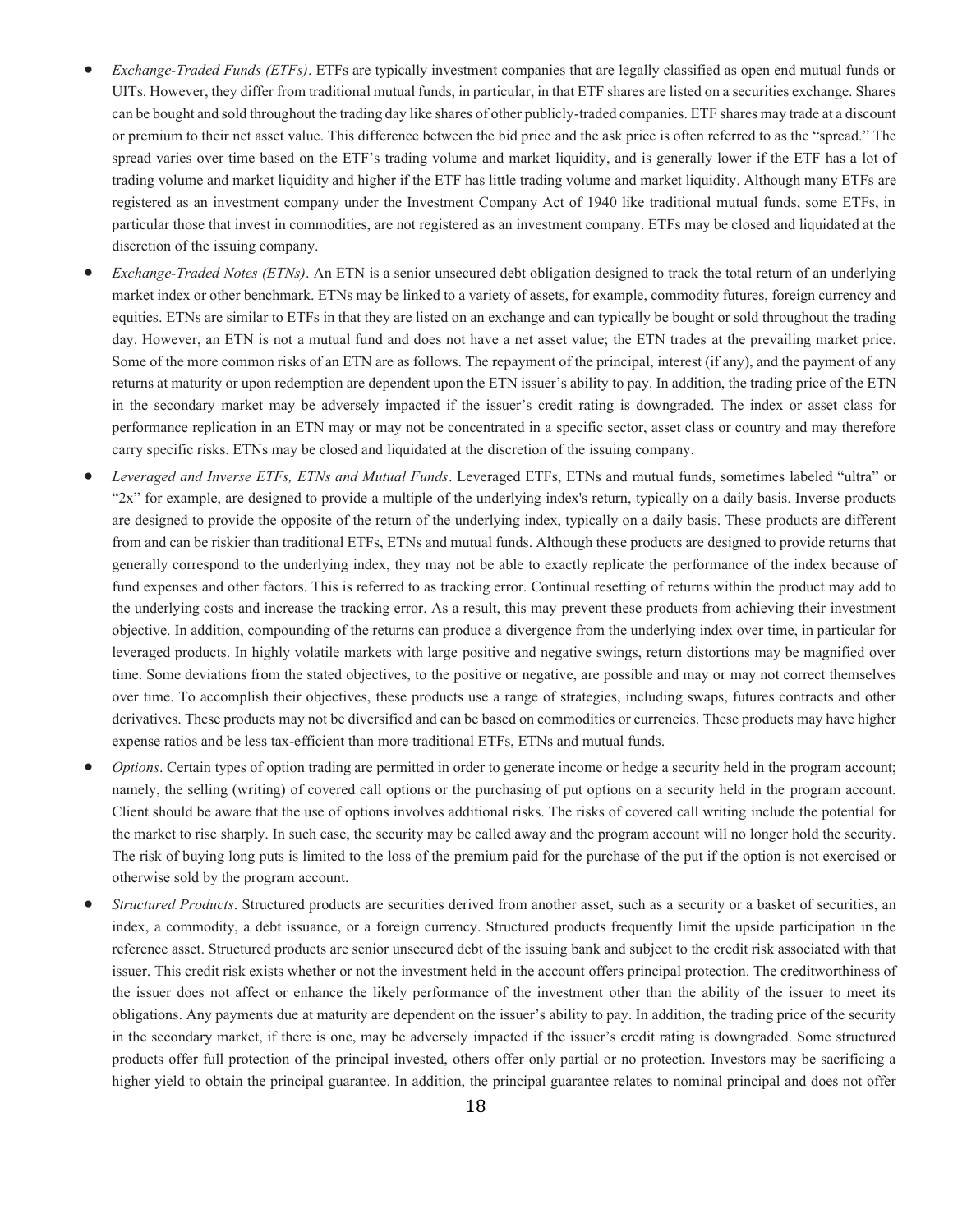inflation protection. An investor in a structured product never has a claim on the underlying investment, whether a security, zero coupon bond, or option. There may be little or no secondary market for the securities and information regarding independent market pricing for the securities may be limited. This is true even if the product has a ticker symbol or has been approved for listing on an exchange. Tax treatment of structured products may be different from other investments held in the account (e.g., income may be taxed as ordinary income even though payment is not received until maturity). Structured CDs that are insured by the FDIC are subject to applicable FDIC limits.

- *High-Yield Debt*. High-yield debt is issued by companies or municipalities that do not qualify for "investment grade" ratings by one or more rating agencies. The below investment grade designation is based on the rating agency's opinion of an issuer that it has a greater risk to repay both principal and interest and a greater risk of default than those issuers rated investment grade. High yield debt carries greater risk than investment grade debt. There is the risk that the potential deterioration of an issuer's financial health and subsequent downgrade in its rating will result in a decline in market value or default. Because of the potential inability of an issuer to make interest and principal payments, an investor may receive back less than originally invested. There is also the risk that the bond's market value will decline as interest rates rise and that an investor will not be able to liquidate a bond before maturity.
- *Hedge Funds and Managed Futures*. Hedge and managed futures funds may be purchased by clients meeting certain qualification standards. Investing in these funds involves additional risks including, but not limited to, the risk of investment loss due to the use of leveraging and other speculative investment practices and the lack of liquidity and performance volatility. In addition, these funds are not required to provide periodic pricing or valuation information to investors and may involve complex tax structures and delays in distributing important tax information. Client should be aware that these funds are not liquid as there is no secondary trading market available. At the absolute discretion of the issuer of the fund, there may be certain repurchase offers made from time to time. However, there is no guarantee that client will be able to redeem the fund during the repurchase offer.
- *Business Development Companies (BDCs)*. BDCs are typically closed-end investment companies. Some BDCs primarily invest in the corporate debt and equity of private companies and may offer attractive yields generated through high credit risk exposures amplified through leverage. As with other high-yield investments, such as floating-rate/leveraged loan funds, private REITs and limited partnerships, investors are exposed to significant market, credit and liquidity risks. In addition, fueled by the availability of low-cost financing, BDCs run the risk of over-leveraging their relatively illiquid portfolios. Due to the illiquid nature of nontraded BDCs, investors' exit opportunities may be limited only to periodic share repurchases by the BDC at high discounts.
- *Variable Annuities*. If client purchases a variable annuity that is part of the program, client will receive a prospectus and should rely solely on the disclosure contained in the prospectus with respect to the terms and conditions of the variable annuity. Client should also be aware that certain riders purchased with a variable annuity may limit the investment options and the ability to manage the subaccounts.
- *Company Stock*. If company stock is available as an investment option to client in a retirement plan, and if client chooses to invest in company stock, client should understand the risks associated with holding company stock in a retirement plan. These risks may include, but are not necessarily limited to, lack of liquidity, over-dependency on client's employer, and less flexibility to change the allocation of plan assets. Client should pay careful consideration to the benefits of a diversified portfolio. Although diversification is not a guarantee against loss, it can be an effective strategy to help manage investment risk.
- *Risk of Full Account Liquidations*: Upon proper notification to liquidate your holdings in any advisory program, we will in an orderly and efficient manner proceed with the liquidation request. You must consider that liquidating assets may result in tax consequences that should be discussed with your tax advisor. We are under no obligation to affect any transaction for you that we believe to be improper under applicable law, rule or regulation.
- *Risk in the Use of Short Selling:* When short selling, the losses can be unlimited. A security is not limited on how high its price can go. Thus, losses can be infinite.
- *Risk in the Use of Margin:* When purchasing securities, you may pay for the securities in full or may borrow part of the purchase price from the broker/dealer. In order to borrow funds in connection with the account, you will be required to open a margin account, which will be carried by the broker/dealer of your account. The securities purchased in such an account are the broker/dealer's collateral for the funds loaned. To the extent margin is used in your account, you should be aware that the margin debit balance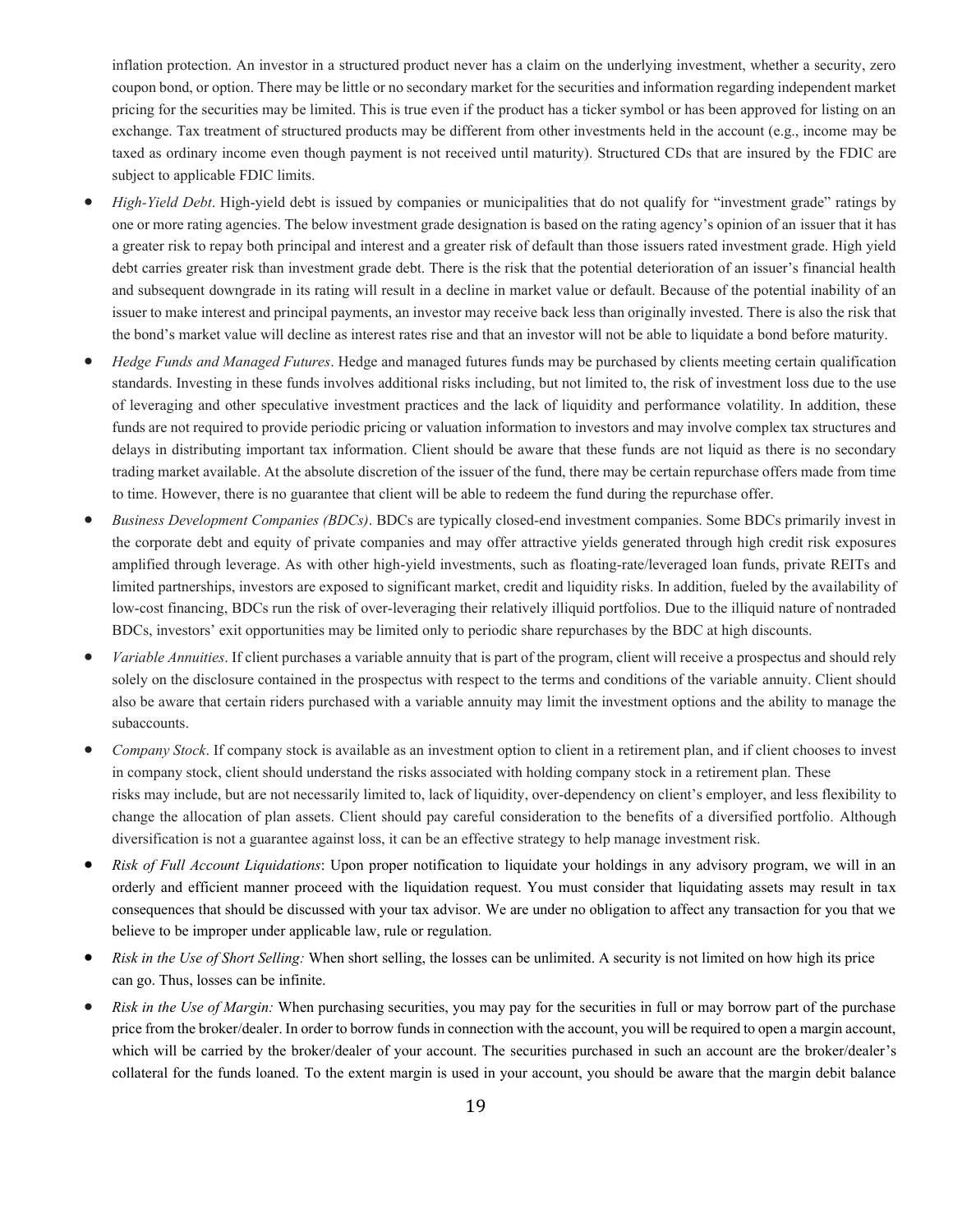does not reduce the market value of eligible program assets. If you use margin to purchase additional securities, your total value of eligible program assets increases and therefore your asset-based fee will increase. In addition, you will be charged margin interest on the debit balance in your account.

<span id="page-22-0"></span>• *Low-priced equities:* Low-priced equities, also known as penny stocks. trade at less than \$5.00 per share with certain exceptions as outlined in the SEC's Penny Stock Rule. Low-priced equities carry greater than normal risk including high volatility, low liquidity, lack of transparency, and a greater probability of loss.

# *Item 9 – Disciplinary Information*

Registered investment advisers are required to disclose all material facts regarding any legal or disciplinary events that would be material to your evaluation of Coastal Investment Advisors or the integrity of Coastal Investment Advisors' management.

On December 11, 2017, the firm consented to entry of an order with the SEC resolving allegations by the SEC that the firm failed reasonably to supervise its former CEO by not having in place, until 2013, reasonable policies and procedures for the creation, use and review of a certain type of consolidated reports. The firm consented to entry of an order of censure and a \$40,000 fine.

On March 11, 2019, the firm consented to entry of an order with the SEC concerning receipt of mutual fund 12b-1 fees by the firm's affiliate broker dealer. As part of the Securities Exchange Commission's (SEC) Mutual Fund Share Class Selection Disclosure Initiative, the SEC encouraged investment advisers to self-report the failure to adequately disclose conflicts of interest associated with the recommendation or selection of a mutual fund share class that charged distribution fees ("12b-1 fees") when a lower-cost share class of the same fund existed. For companies who self-reported, the SEC indicated it would recommend favorable standardized settlement terms, including no penalties. Coastal elected to join the SEC's industry-wide voluntary initiative regarding fees collected on certain mutual fund classes between 2014 and 2018. The firm consented to entry of an order of censure and restitution. Coastal refunded the associated 12b-1 fees and interest to clients who held those types of funds during this time period.

*Item 10 – Other Financial Industry Activities and Affiliations*

<span id="page-22-1"></span>CIA is affiliated with other financial services firms.

Coastal Equities, Inc., is our affiliated broker/dealer. Many of our Financial Advisors are registered representatives of CEI. They may provide analysis of and recommend the purchase and sale of securities through CEI.

Coastal Equities Insurance Agency, Inc. and Coastal Risk Advisors, LLC, are licensed as general insurance brokers and agencies. Properly licensed Financial Advisors may provide analysis of and recommend the purchase and sale of certain insurance products.

CIA or its affiliates may receive a commission or other form of compensation in connection with these securities or insurance transactions and may compensate Financial Advisors with a percentage of commissions or other forms of compensation. Clients are not obligated to use any of these affiliated entities as their broker-dealer, insurance broker or agent, or to use any recommended insurance company for any recommended insurance transaction.

Coastal Investment Advisors may utilize outside insurance agencies or brokers for help with the analysis and recommendation of insurance products and/or for insurance licensing and appointments with various states and insurance companies.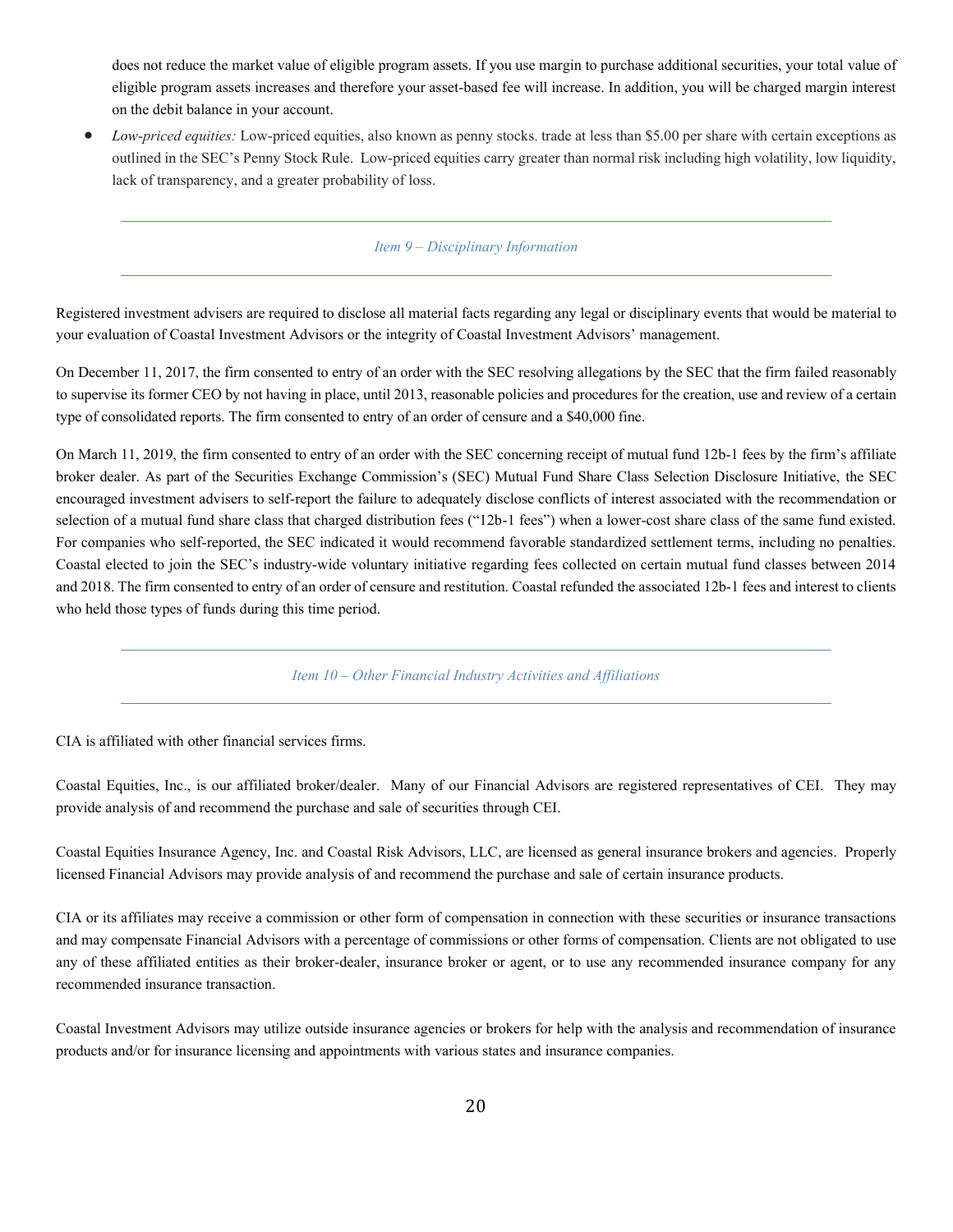The firm may recommend third party advisers and receive compensation from that advisor. This incents the firm and its financial advisors to recommend higher paying advisers over lower ones resulting in increased costs to customers.

**Time Spent on Other Activities.** Principals of Coastal Investment Advisors may spend up to 90% of their time on other related or nonrelated activities, including management of the firm, recruiting, and registered representative activities, including the sale of commissionable products through CEI and/or the sale or recommendation of insurance products.

**Broker/Dealer.** CEI is a member of FINRA, the Municipal Securities Rulemaking Board ("MSRB"), and SIPC and is registered in various states as required. CEI is an introducing broker/dealer with a fully-disclosed clearing arrangement through Wells Fargo Clearing Services, LLC.

**Conflict of Interest**. The recommendation by CIA representatives that a client purchase a securities or insurance product from the firm's affiliated broker-dealer or insurance agency presents a conflict of interest, as the receipt of commissions providesan incentive to recommend investment products based on commissions to be received, rather than on a particular client's need. No client is under any obligation to purchase any securities or insurance commission products from CIA and/or its representatives. Clients are reminded that they may purchase securities and insurance products recommended by CIA through other, non-affiliated broker-dealers and/or insurance agencies. CIA's Chief Compliance Officer, Barrett Schultz, is available to address any questions that a client or prospective client may have regarding this conflict of interest.

**Non-Investment Consulting/Implementation Services**. CIA or its Financial Advisors may provide consulting services regarding noninvestment related matters, such as estate planning, tax planning, insurance, etc. Although certain of its representatives may be separately licensed in other capacities, CIA is not a law firm or accounting firm, none of its representatives is authorized to act as an attorney or accountant on behalf of the firm, and no portion of CIA's services should be construed as legal or accounting services. CIA or its Financial Advisors may recommend the services of other professionals for certain non-investment implementation purposes (i.e. attorneys, accountants, insurance, etc.), including, as disclosed below, CIA representatives in their separate capacities as attorneys, CPAs, tax preparers, mortgage brokers, registered representatives and/or licensed agents of CIA's affiliated broker-dealer or insurance agencies. The client is under no obligation to engage the services of any recommended professional. The client retains absolute discretion over all implementation decisions and is free to accept or reject any recommendation from CIA.

If the client engages any recommended professional, and a dispute relating to that engagement arises later, the client agrees to seek recourse exclusively from and against the engaged professional. It is always the client's responsibility to notify CIA promptly upon any change in the client's financial situation or investment objectives. If the client does not provide this notice or information, CIA and its Financial Advisors will not be in a position to evaluate or reconsider their previous recommendations for products, services or service providers.

# <span id="page-23-0"></span>*Item 11 – Code of Ethics*

Coastal Investment Advisors has adopted a Code of Ethics pursuant to the SEC's rules. Our Code of Ethics describes the high standard of business conduct we expect from our Financial Advisors and other members of our staff, and the fiduciary duty we each owe our clients. The Code of Ethics includes provisions relating to the confidentiality of client information, a prohibition on insider trading, a prohibition of rumormongering, restrictions on the acceptance of significant gifts and the reporting of certain gifts and business entertainment items, and personal securities trading procedures, among other topics. All supervised persons at Coastal Investment Advisors must acknowledge the terms of the Code of Ethics annually, or as amended.

The firm or its related persons may recommend to clients, or buy or sell for client accounts, securities in which the firm or its related persons have a material financial interest. Under certain circumstances, this may present a conflict of interest. Coastal Investment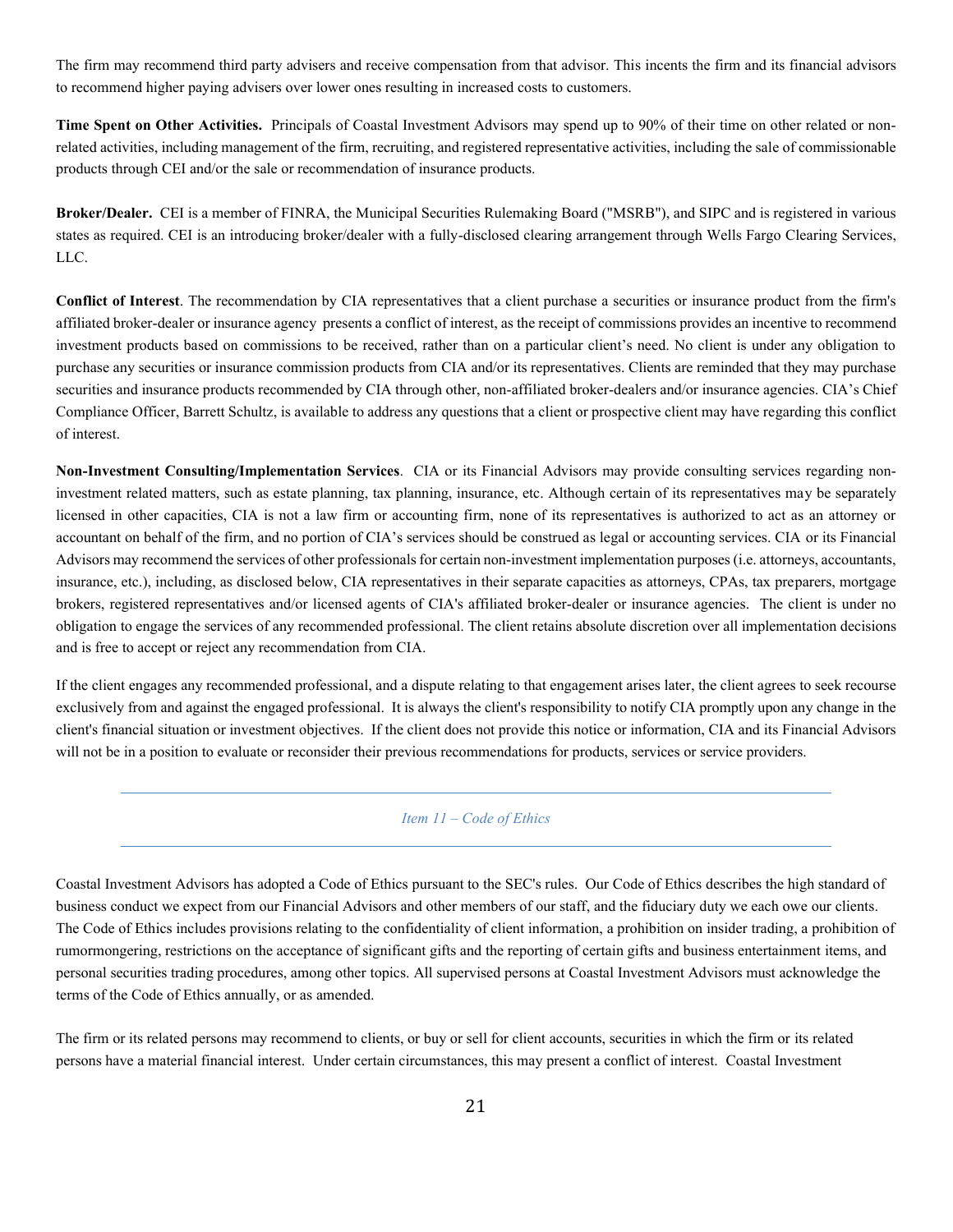Advisors' Code of Ethics addresses this conflict; employees and associated persons are required to follow the Firm's policy and applicable laws. Subject to these requirements, officers, directors and employees of Coastal Investment Advisors and its affiliates may trade for their own accounts in securities which are recommended to and/or purchased for Coastal Investment Advisors' clients. The Code of Ethics is designed to assure that the personal securities transactions, activities and interests of the employees of Coastal Investment Advisors will not interfere with (i) making decisions in the best interest of advisory clients and (ii) implementing such decisions while, at the same time, allowing employees to invest for their own accounts. Under the Code, certain classes of securities have been designated as exempt transactions, based upon a determination that these would materially not interfere with the best interest of Coastal Investment Advisors' clients. Nonetheless, because the Code of Ethics in some circumstances would permit employees to invest in the same securities as clients, there is a possibility that employees might benefit from market activity by a client in a security held by an employee. The firm regularly monitors employee trading to ensure that clients' interests are protected in the event of any conflict of interest between Coastal Investment Advisors' Financial Advisor and a client.

Certain affiliated accounts may trade in the same securities with client accounts on an aggregated basis when consistent with Coastal Investment Advisors' obligation of best execution. In these circumstances, the affiliated accounts and client accounts will share commission costs equally and receive securities at a total average price. Coastal Investment Advisors will retain records of the trade order (specifying each participating account) and its allocation, which will be completed prior to the entry of the aggregated order. Completed orders will be allocated as specified in the initial trade order. Partially filled orders will be allocated on a pro rata basis. Any exceptions will be explained on the Order.

Coastal Investment Advisors' clients or prospective clients may request a copy of the firm's Code of Ethics by contacting Barrett Schultz, Chief Compliance Officer.

It is Coastal Investment Advisors' policy that the firm will not effect any principal or agency cross securities transactions for client accounts unless it is in the best interest of the client and no client is disadvantaged by the trade. Coastal Investment Advisors will also not cross trades between client accounts unless in the best interest of the client and no client is disadvantaged by the trade. The firm has reasonable procedures in place to enforce this policy. Principal transactions are generally defined as transactions where an adviser, acting as principal for its own account or the account of an affiliated broker-dealer, buys from or sells any security to any advisory client. A principal transaction may also be deemed to have occurred if a security is crossed between an affiliated hedge fund and another client account. An agency cross transaction is defined as a transaction where a person acts as an investment adviser in relation to a transaction in which the investment adviser, or any person controlled by or under common control with the investment adviser, acts as broker for both the advisory client and for another person on the other side of the transaction. Agency cross transactions may arise where an adviser is dually registered as a broker-dealer or has an affiliated broker-dealer, and creates a conflict of interest because an incentive for additional compensation exists.

# **Conflicts of Interest**

In the servicing of your account, depending upon the products and services we provide you, we will engage in activities in which we have material conflicts of interest. Coastal Investment Advisors has implemented reasonably designed policies and procedures to mitigate conflicts of interest, however, some conflicts cannot be completely resolved by the procedures and are therefore mitigated by disclosing them to you in this Brochure. A description of these material conflicts, and how we mitigate them, appears below:

#### Third party payments from investment vehicles

Some of the products available on our platform from time to time offer to pay for travel, lodging and meals for our Financial Advisors to educate them about a particular product. Some of these events occur over several days and be held in high end resorts. This creates a conflict in inducing the advisor to recommend that particular product. We mitigate this conflict by requiring Supervision or Compliance pre-approval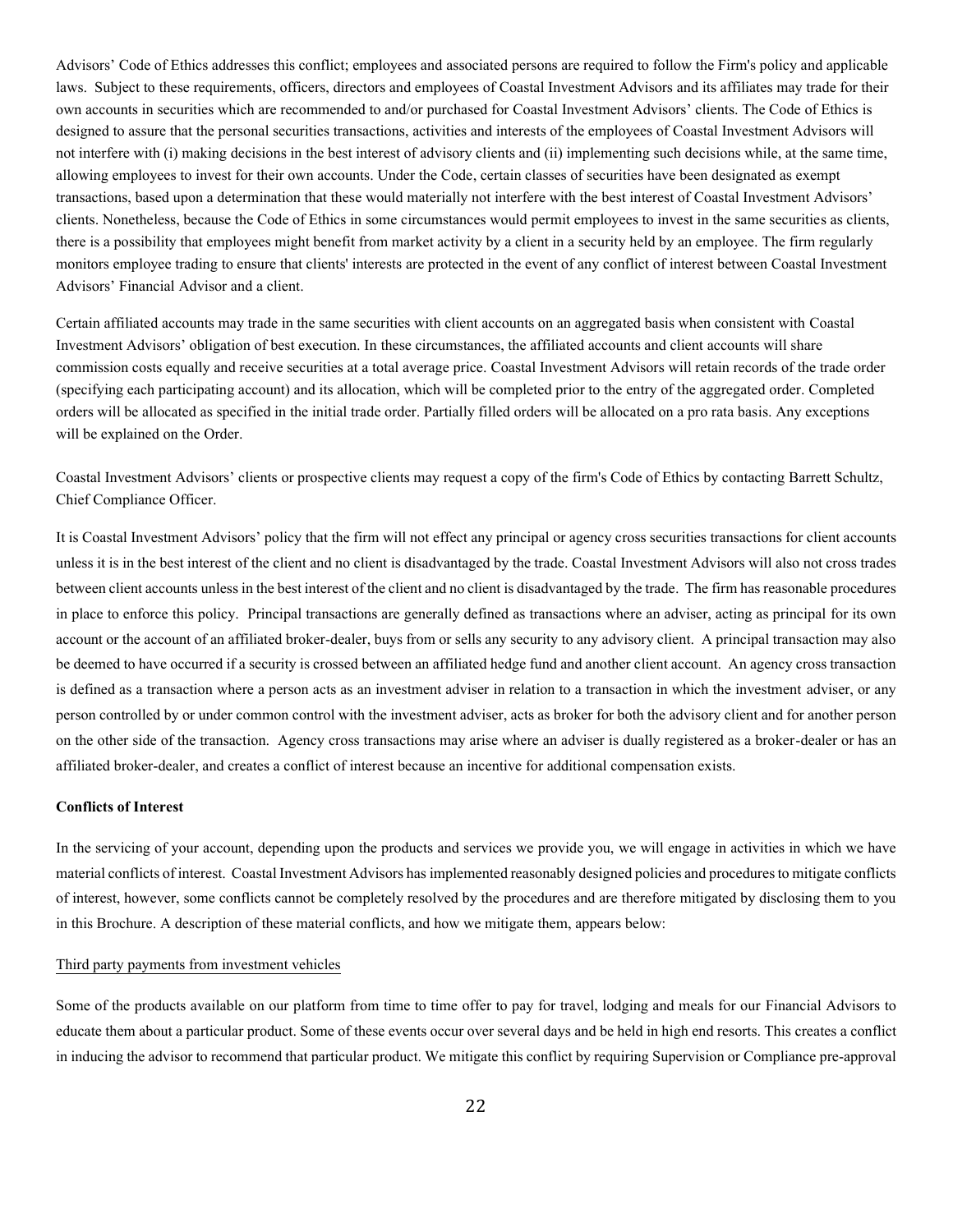of all non-cash compensation offers by the product sponsor. The firm further mitigates this conflict by requiring supervisory pre-approval of all alternative complex product sales, which are the most frequent providers of this type of education.

Some sponsors of the products available on our platform from time to time offer to pay for lunches, sporting events, customer or prospective customer seminars, dinners or other events. This creates a conflict in inducing the advisor to recommend that particular product. We mitigate this conflict by periodic review of customer account holdings as compared to that account's stated goals and objectives.

Third parties from time to time financially support the firm or firm affiliate's educational, compliance, and sales events. This creates an incentive to recommend products sponsored by those firms.

Our affiliates participate in revenue sharing agreements with third party sponsors and receive compensation for due diligence review of their prospective product. This creates an incentive to recommend products sponsored by those firms.

#### Trading Revenue

The firm engages in selling agreements with various third parties. In many cases these products offer selling agreements to the firm's affiliated broker-dealer which provide for a selling concession that is paid to the firm's affiliated broker-dealer. This incents the firm to recommend products that pay a reallowance or concession to its affiliate instead of other products or similar products offered by other firms. The firm mitigates this risk by disclosing this conflict to you, and requiring pre-approval of the transaction and monitoring accounts.

Complex products, alternative products, BDCs, non-traded REITs, DPPs and Reg D products generally carry higher sales charges and operating expenses which may generate higher fees to the firm's affiliates, creating an incentive to recommend them over lower expense products. The firm mitigates this risk by disclosing the conflict to you and requiring pre-approval of such transactions and, if purchased as part of an advisory account, a waiver of the sales concession if an RIA designed share class is unavailable. Please see Item 4 of this Brochure for further information in this regard.

The firm and its FAs may recommend that customers rollover or transfer non-taxable accounts from a plan sponsor or another financial institution. This may result in increased fees related to the rollover or transfer and will result in increased assets upon which fees or commissions could be generated for the firm or its affiliates. The opportunity to generate fees or commissions for the firm, its affiliates, or the financial advisor creates an incentive for the firm or its FAs to recommend such rollovers or transfers. In order to manage this conflict, the firm supervisors evaluate certain information with respect to the proposed rollover transaction to ensure that it is in the best interest of the client.

The firm or its affiliates may earn referral fees for referrals it makes to banks and insurance companies.

#### Cash Management

There may be times when an advisory client specifically requests or will be advised to maintain material sums of cash over a period of time. The firm has implemented policies and procedures to address investment advice given in those situations to ensure that these cash balances are managed in a way to maximize value to clients, however, a conflict of interest exists in the management of cash and cash equivalents because an advisory fee is normally charged on these balances which, depending on the interest rate environment, could result in a negative return to the client.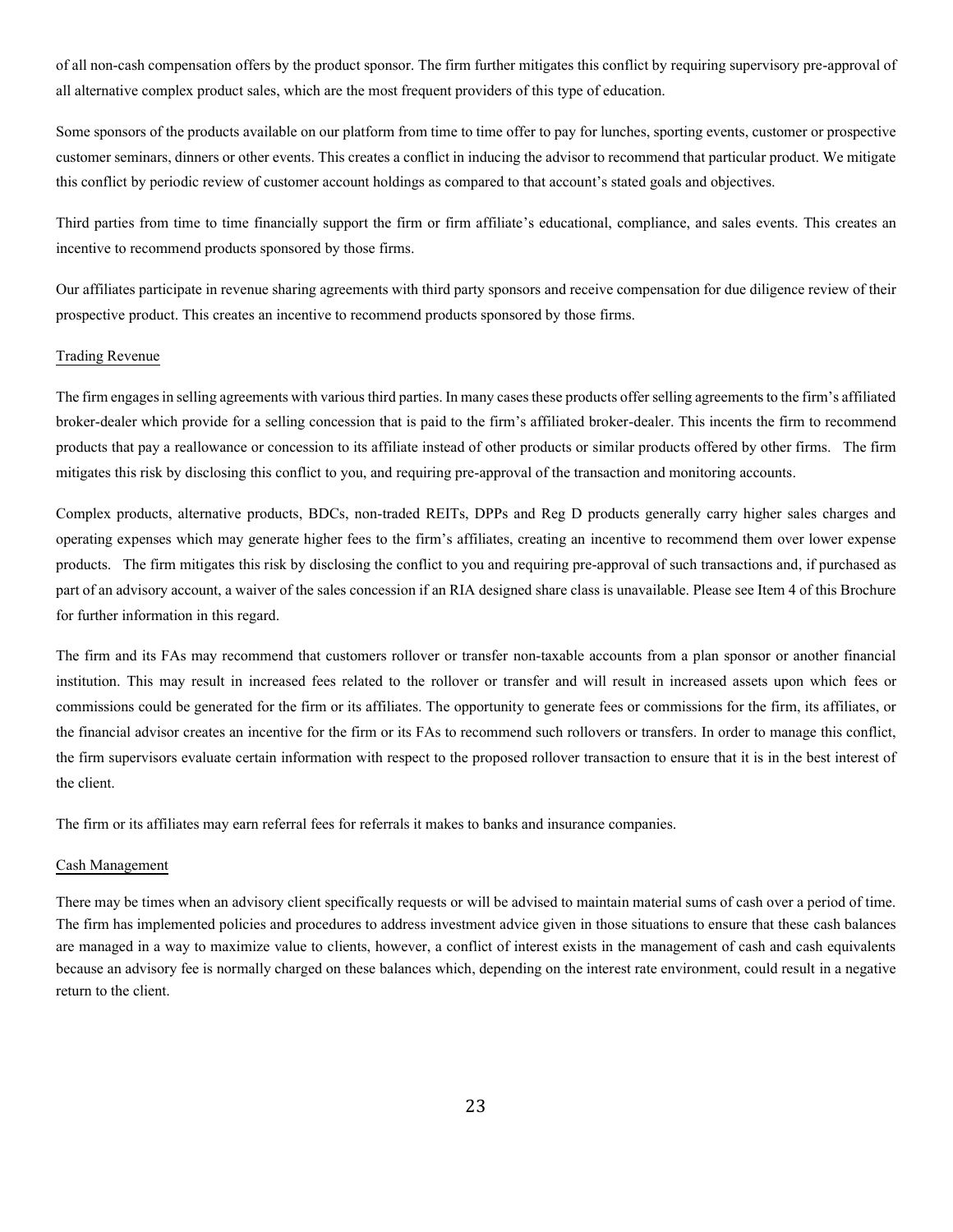### Management Fees

Because the nature of asset-based management fees do not provide additional monetary incentive to recommend or execute transactions, such fee structures, especially wrap accounts, may not be in your best interest when trading is expected to be minimal. In order to mitigate this conflict, the firm provides disclosure of the conflict, and supervises the frequency of trading and monitoring of advisory accounts periodically.

# *Item 12 – Brokerage Practices*

#### <span id="page-26-0"></span>The Custodians and Brokers We Use

Coastal Investment Advisors will be deemed to have custody of your assets if you give us authority to withdraw assets from your account in certain circumstances. Your assets must be maintained in an account at a "qualified custodian," generally a broker/dealer or bank. We currently use Mainstar Trust, a limited purpose trust company chartered in Kansas ("Mainstar"), Axos Advisor Services is a tradename of Axos Clearing, LLC, member FINRA & SIPC ("Axos"), CNB Custody, a division of Community National Bank, Seneca, KS member FDIC ("CNB"), and Kingdom Trust, an independent qualified custodian regulated by the South Dakota Division of Banking or as our custodians. We also utilize our affiliate, Coastal Equities, Inc. ("CEI"), member FINRA & SIPC, which maintains custody and clearing of its brokerage accounts via a fully disclosed clearing agreement with Wells Fargo Clearing Services, LLC, which trades as First Clearing ("First Clearing"), a registered broker-dealer, member SIPC, a wholly owned non-bank subsidiary of Wells Fargo. We are independently owned and operated and are not affiliated with Axos, Mainstar, CNB, Kingdom Trust or First Clearing, although we are affiliated with CEI. (We refer to any of these qualified custodians as a "QC.")

While we recommend that you use one of the aforementioned as custodian/broker, you will decide whether to do so and will open your account with a qualified custodian by entering into an account agreement directly with them. We do not open the account for you, although we may assist you in doing so. Not all advisors require their clients to use a particular broker-dealer or other custodian selected by the advisor. Even though your account is maintained at one of the aforementioned QCs, we can still use other brokers to execute trades for your account as described below.

#### How We Select Brokers/Custodians

We seek to recommend a custodian/broker who will hold your assets and execute transactions on terms that are, overall, most advantageous when compared to other available providers and their services. We consider a wide range of factors, including, among others:

- Combination of transaction execution services and asset custody services (generally without a separate fee for custody)
- Capability to execute, clear, and settle trades (buy and sell securities for your account)
- Capability to facilitate transfers and payments to and from accounts (wire transfers, check requests, bill payment, etc.)
- Breadth of available investment products (stocks, bonds, mutual funds, exchange-traded funds [ETFs], etc.)
- Availability of investment research and tools that assist us in making investment decisions
- Quality of services

• Competitiveness of the price of those services (commission rates, margin interest rates, other fees, etc.) and willingness to negotiate the prices

- Reputation, financial strength, and stability
- Prior service to us and our other clients
- Availability of other products and services that benefit us, as discussed below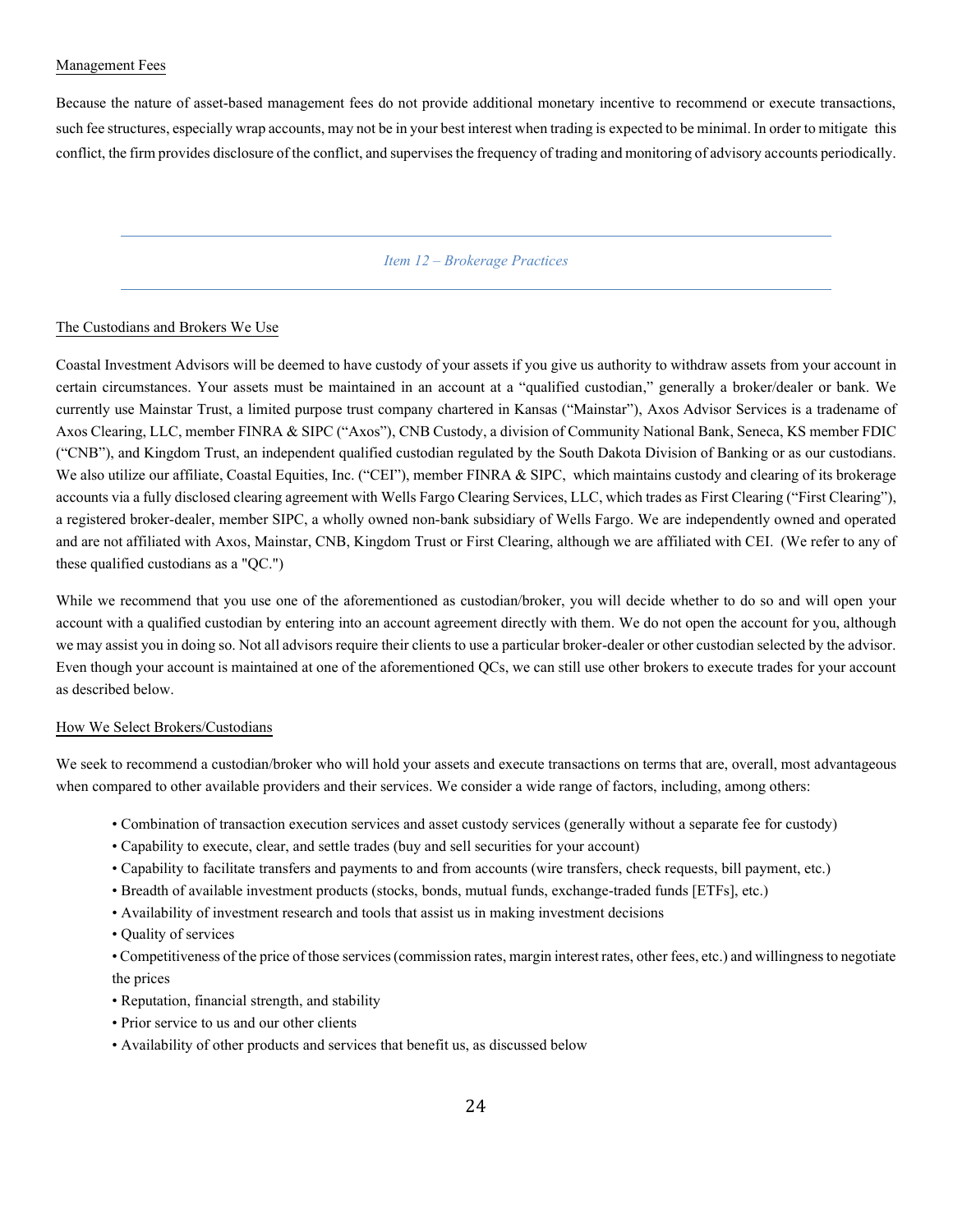# Your Brokerage and Custody Costs

For our clients' accounts that a QC maintains, the QC generally does not charge you separately for custody services but is compensated by charging you commissions or other fees on trades that it executes or that settle into your QC account.

In addition to commissions, a QC charges you a flat dollar amount as a "prime broker" or "trade away" fee for each trade that we have executed by a different broker-dealer but where the securities bought or the funds from the securities sold are deposited (settled) into your QC account. These fees are in addition to the commissions or other compensation you pay the executing broker-dealer. Because of this, in order to minimize your trading costs, we execute most trades for your account at the QC, however, in some cases, we may obtain better pricing on a security or be able to obtain a security that may not be available at the QC at a different broker-dealer.

We have determined that having a OC execute most trades is consistent with our duty to seek "best execution" of your trades. Best execution means the most favorable terms for a transaction based on all relevant factors, including those listed above.

# Products and Services Available to Us From QC's.

QCs provide us and our clients with access to institutional brokerage—trading, custody, reporting, and related services—many of which are not typically available to retail customers. QCs also make available various support services. Some of those services help us manage or administer our clients' accounts, while others help us manage and grow our business. QC's support services generally are available on an unsolicited basis (we don't have to request them) and at no charge to us. Following is a more detailed description of QC's support services:

**Services That Benefit You.** Institutional brokerage services include access to a broad range of investment products, execution of securities transactions, and custody of client assets. The investment products available include some to which we might not otherwise have access or that would require a significantly higher minimum initial investment by our clients. The services described in this paragraph generally benefit you and your account.

**Services That May Not Directly Benefit You.** Other products and services are available to us that benefit us but may not directly benefit you or your account. These products and services assist us in managing and administering our clients' accounts. They include investment research, both a QC's own and that of third parties. We may use this research to service all or a substantial number of our clients' accounts, including accounts not maintained at the QC. In addition to investment research, the QC also makes available software and other technology that:

- Provide access to client account data (such as duplicate trade confirmations and account statements)
- Facilitate trade execution and allocate aggregated trade orders for multiple client accounts
- Provide pricing and other market data
- Facilitate payment of our fees from our clients' accounts
- Assist with back-office functions, recordkeeping, and client reporting

**Services That Generally Benefit Only Us.** QCs also offer other services intended to help us manage and further develop our business enterprise. These services include:

- Educational conferences and events
- Consulting on technology, compliance, legal, and business needs
- Publications and conferences on practice management and business succession
- Access to employee benefits providers, human capital consultants, and insurance providers

A QC may provide some of these services itself. In other cases, it will arrange for third-party vendors to provide the services to us. A QC may also discount or waive its fees for some of these services or pay all or a part of a third party's fees. A QC may also provide us with other benefits, such as occasional business entertainment of our personnel.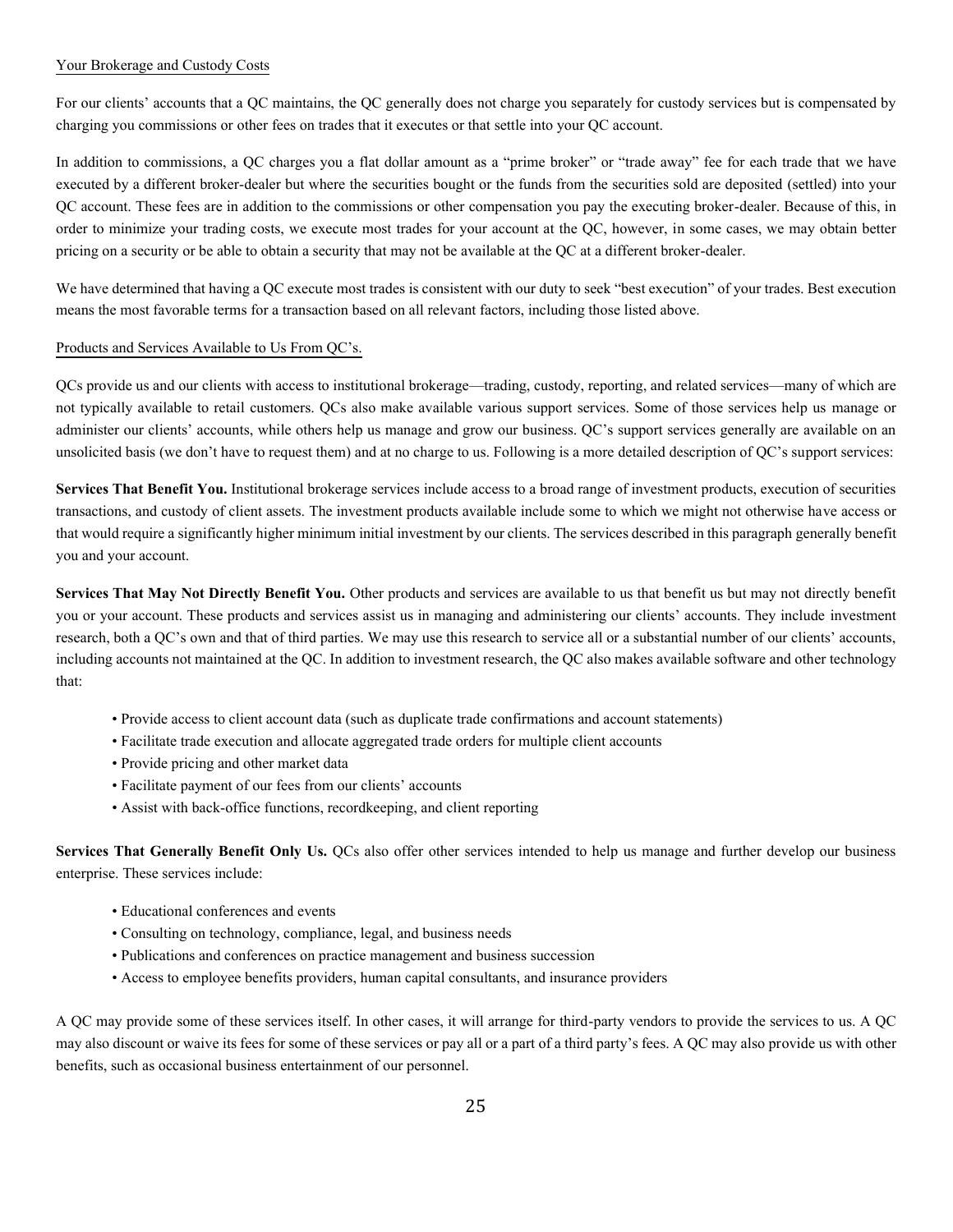**Our Interest in a QC's Services.** The availability of these services benefits us because we do not have to produce or purchase them. We don't have to pay for services so long as our clients collectively keep a minimum dollar amount of their assets in accounts at the QC. That minimum dollar amount may vary with each QC. Beyond that, these services are not contingent upon our committing any specific amount of business to a QC in trading commissions or assets in custody. The applicable minimum may give us an incentive to recommend that you maintain your account with a particular QC, based on our interest in receiving services that benefit our business rather than based on your interest in receiving the best value in custody services and the most favorable execution of your transactions. This is a potential conflict of interest. We believe, however, that our selection of an aforementioned QC as custodian and broker is in the best interests of our clients. Our selection is primarily supported by the scope, quality, and price of services and not by the services that benefit only us.

Soft dollar benefits are not limited to those clients who may have generated a particular benefit although certain soft dollar allocations are connected to particular clients or groups of clients. Soft dollar benefits are not proportionally allocated to any accounts that may generate different amounts of the soft dollar benefits.

**Brokerage Discretion – Prime Brokerage.** For a number of discretionary client accounts, Coastal Investment Advisors currently has the discretionary authority to select a broker (other than a client's current Custodian) to execute a fixed income trade. Each trade placed at a broker other than a client's selected Custodian will cost the client up to \$50.00, which is charged by the Custodian to settle the trade. This is in addition to any mark-up or mark-down that may be paid to the broker/dealer Coastal Investment Advisors selects to buy or sell the security. Clients must qualify for prime brokerage to participate in these transactions. To qualify for prime brokerage transactions, clients must maintain a minimum portfolio value of \$100,000 or more and sign the appropriate prime brokerage paperwork with the custodian. Coastal Investment Advisors may use this discretionary authority to trade away from the custodian when purchasing or selling fixed income securities only. It is not used in all cases. Reasonable restrictions on this authority may be imposed, as described above.

**No Brokerage Discretion.** If a client account does not qualify for prime brokerage, Coastal Investment Advisors will not have the ability to trade at any other broker other than the client's selected Custodian (without the client's specific consent). All transactions for a client's account will be directed to its chosen Custodian unless permission is granted by a client to Coastal Investment Advisors for prime brokerage trades.

**Trade Errors.** If a trade error occurs in a client account and it is Coastal Investment Advisors' error, Coastal Investment Advisors will correct the error so the client account does not suffer a loss. However, it is possible that the client may not profit from the error, even if the correction results in a profit. For example, certain custodians keep all trade profits on an error regardless of how the error was caused.

**Block Trading (Mini Blocks) and Trade Allocations.** Coastal Investment Advisors may "aggregate" or "block" purchases or sales of the same security for multiple accounts. Each account participating in the block will receive the average price if multiple executions are required to complete the order. Coastal Investment Advisors may block multiple client accounts together that qualify for prime brokerage trading activity. Participating clients will receive the average execution price and their pro rata share of transaction costs. However, because of Coastal Investment Advisors' practice of managing portfolios on an individual basis, Coastal Investment Advisors does not frequently block transactions except for certain accounts managed in accordance with a model. Thus, Coastal Investment Advisors' ability to take advantage of volume discounts or other potential cost and execution advantages of block trades may be limited.

**Directed Brokerage.** In directing Coastal Investment Advisors to use a specific custodian and/or broker/dealer (other than those recommended by Coastal Investment Advisors) clients should understand that Coastal Investment Advisors will not have the authority to negotiate commissions among various Custodians or obtain volume discounts. This may also affect our ability to achieve best execution.

**Held Away Assets:** Our Financial Advisors may provide investment advice to you concerning "held away assets" which are products not held on one of our approved custodian's platforms. Such investments may be held with a product sponsor, insurer, or issuer directly, with a transfer agent, or some other qualified financial institution. You may or may not desire to have your FA manage such assets. Coastal will not manage assets held away except by written agreement. Some assets are structured such that they are illiquid or limited in liquidity, and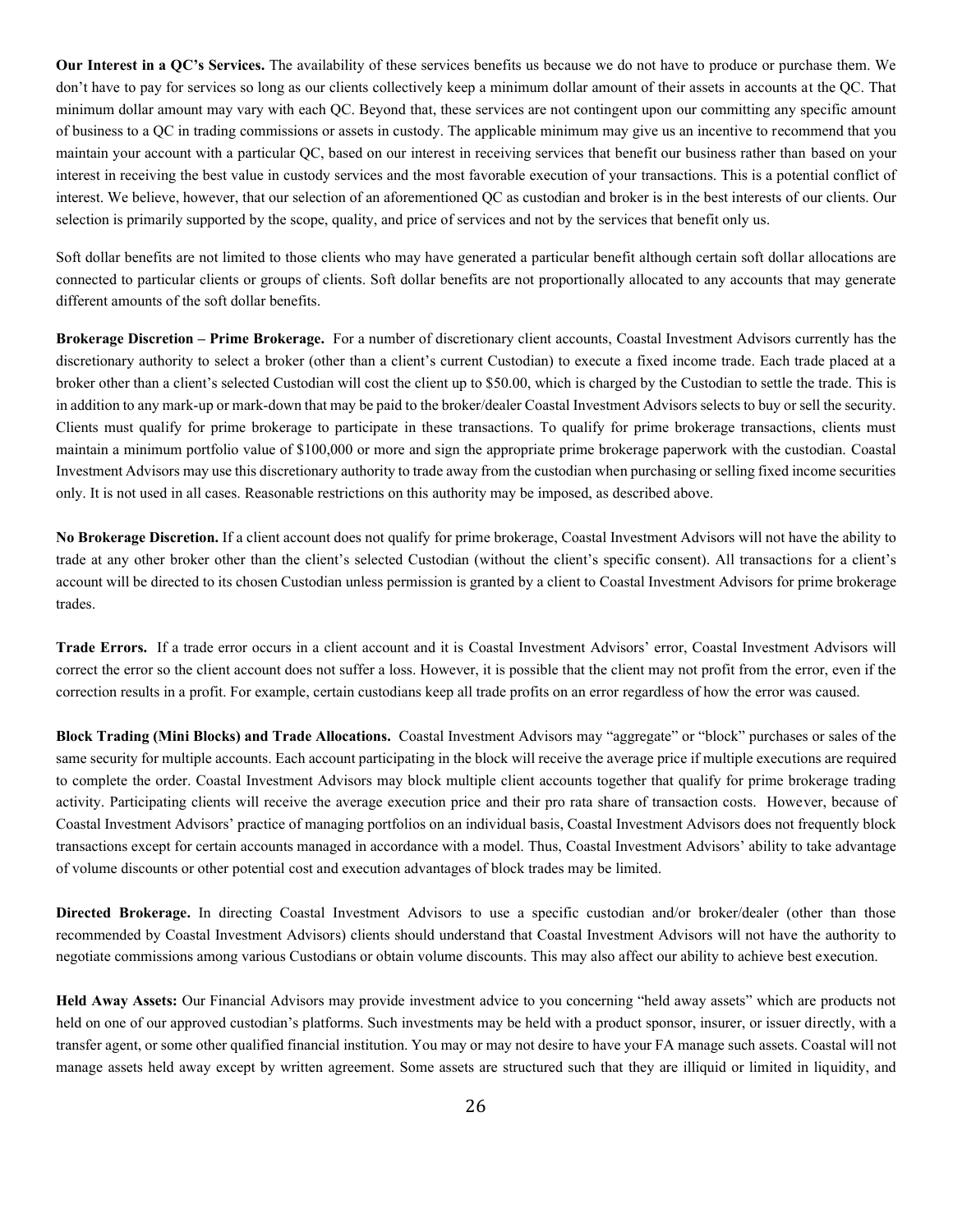therefore Coastal's ability to sell those investments on your behalf will be impaired, and advice will be limited to monitoring the investment. Our Financial Advisors may also agree to manage and implement trades on a discretionary basis for investment accounts held away from our approved custodians, such as employer-sponsored retirement accounts, Variable Annuities, Health Savings Accounts, Thrift Savings Plans, education savings accounts, etc. Your financial advisor has access to a third-party platform, FeeX, which provides one platform for him or her to access your held away accounts of that nature for an additional fee. FeeX is a platform to which clients may connect their held away accounts for which online access is available, giving the financial advisor access to review, monitor, and trade the account(s) on a discretionary basis. CIA is not affiliated with FeeX, and does not have direct access to client login credentials to effect trades, and cannot request withdrawals through the platform. Please ask your financial advisor to discuss the benefits of the platform and costs.

*For First Clearing accounts***:** By recommending certain programs, Coastal Investment Advisors is also recommending itself and its affiliated broker/dealer, Coastal Equities, Inc. Coastal Investment Advisors has an incentive to recommend programs that generate revenue for Coastal Investment Advisors and its affiliated broker/dealer over other programs to the extent that such arrangements generate higher total income for Coastal Investment Advisors and its affiliates. In addition, clients should understand that this brokerage arrangement may cause the client to forego any potential savings on execution costs that Coastal Investment Advisors otherwise might be able to negotiate with different broker/dealers, such as reduced execution costs that may result from utilizing alternative trading services. Clients or prospective clients may contact Barrett Schultz, Chief Compliance Officer, with questions.

<span id="page-29-0"></span>*Item 13 – Review of Accounts* 

Advisors review client accounts on an on-going basis, including review of the account custodian's monthly or quarterly statements. Each client is offered at least an annual account review by a Financial Advisor to review items such as account statements, performance reports, investment objectives, and other data related to the client's account(s). Additional reviews may be triggered by client request, or by material market, economic or political events, or by changes in clients' financial situations (such as retirement, termination of employment, physical move, or inheritance). If the account or portion of the account is placed with a third-party money manager, the sponsor or custodian of the assets may send clients written reports and statements concerning the account.

Reviews are based on objectives and parameters established by clients, which are generally memorialized through their individual advisory agreements, investment policy statements, or investment profile.

While Financial Advisors will typically evaluate the continued suitability of specific Money Managers (as applicable), managed account platforms, and wrap programs during account reviews, the administrators of such platforms and programs (which may be Coastal Investment Advisors, a Custodian, or another third-party) may also perform their own reviews of managers appearing on the platforms and programs. Any reviews will be disclosed in the separate Disclosure Documents maintained by the administrators to applicable platforms and programs.

<span id="page-29-1"></span>*Item 14 – Client Referrals and Other Compensation*

We receive an economic benefit from QCs in the form of the support products and services made available to us and other independent investment advisers whose clients maintain their accounts with the aforementioned QCs. These products and services, how they benefit us, and the related conflicts of interest are described above in Item 12. The availability to us of products and services is not based on our giving particular investment advice, such as buying particular securities for our clients.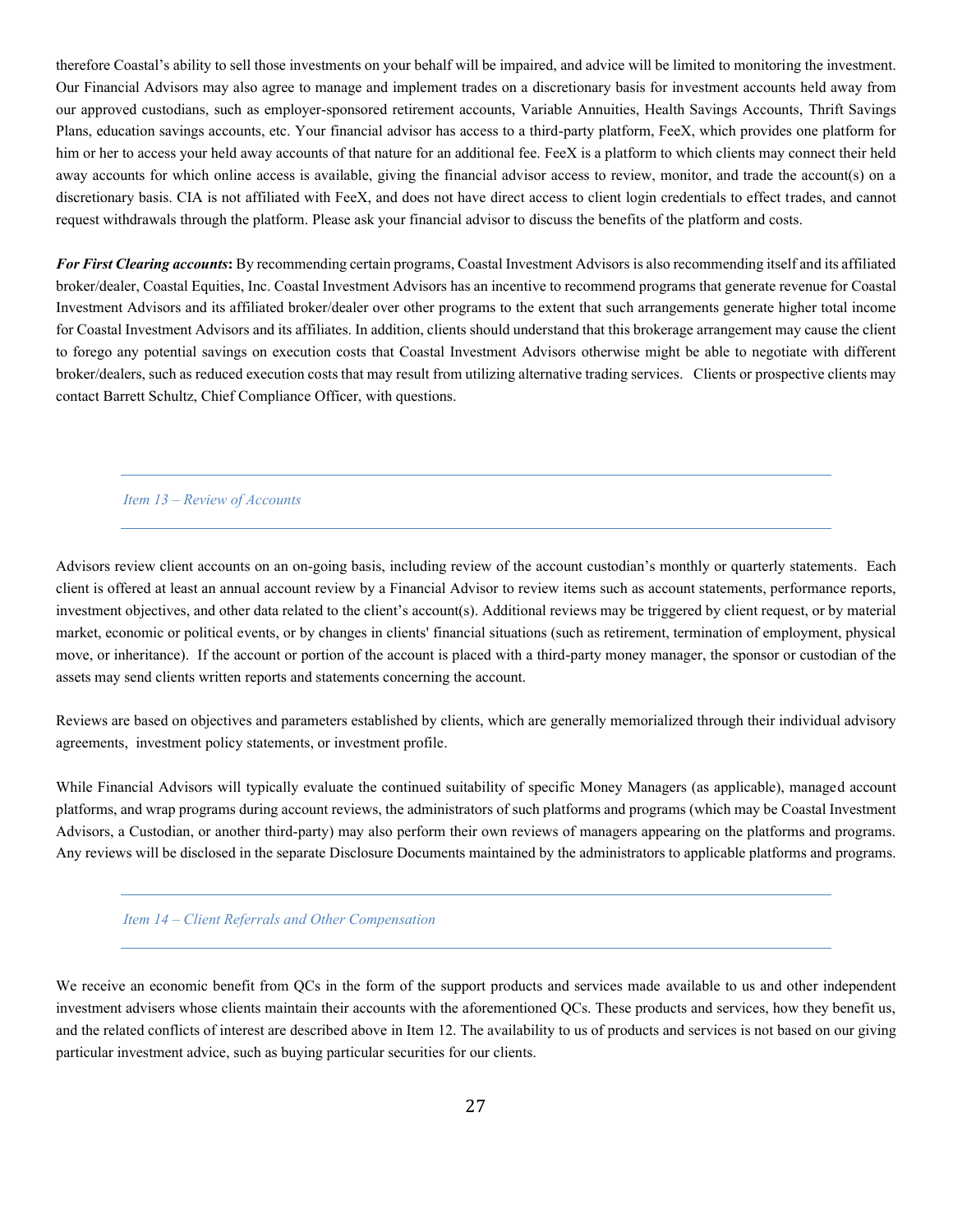### ADDITIONAL COMPENSATION

Solicitors. Coastal Investment Advisors may directly compensate some individuals for client referrals and their on-going business, which creates a conflict of interest for those individuals. Compensation is paid and appropriate disclosures are made in compliance with the SEC Cash Solicitation Rule 206(4)-3. The compensation paid to such third-parties generally represents a percentage of management and/or incentive fees paid by the client to Coastal Investment Advisors. The compensation paid by Coastal Investment Advisors is for the solicitation services provided by the third-party solicitor and for referring the potential client to Coastal Investment Advisors. These solicitation services include making introductions and providing information and materials about the advisory services of Coastal Investment Advisors. In no event will such solicitation services include providing investment advisory services. The compensation paid by Coastal Investment Advisors for these solicitation services is paid completely by Coastal Investment Advisors from the management fees earned, which are not increased or passed through to the referred client in any way as a result of a third-party solicitor's involvement in the introduction. Coastal will likewise also be directly compensated for client referrals to other entities pursuant to the same conditions set forth above.

CIA, CIA employees, and Financial Advisors receive additional compensation from product sponsors. However, such compensation may not be tied to the sales of any products. Compensation includes such items as gifts valued at less than \$100 annually, an occasional dinner or ticket to a sporting event, or reimbursement in connection with educational meetings with Financial Advisor, client workshops or events, marketing events or advertising initiatives, including services for identifying prospective clients. Product sponsors also pay for, or reimburse CIA for the costs associated with education or training events that are attended by CIA employees and Financial Advisors, and for CIAsponsored or its affiliate CEI-sponsored conferences and events.

The Financial Advisor recommending a third-party money management program to the client receives compensation as a result of the client's participation in the program. This compensation includes a portion of the advisory fee, and may or may not be shown as a separate fee on your account statements. The amount of this compensation may be more or less than what the Financial Advisor would receive if the client participated in programs of other investment advisors or paid separately for investment advice, brokerage, and other client services. Therefore, in such case, the Financial Advisor has a financial incentive to recommend one third-party money management program over other programs and services.

### <span id="page-30-0"></span>*Item 15 – Custody*

Under government regulations, we are deemed to have custody of your assets if, for example, you authorize us to instruct a QC to deduct our advisory fees directly from your account or if you grant us authority to move your money to another person's account. The QC maintains actual custody of your assets. You will receive account statements directly from the QC at least quarterly. They will be sent to the email or postal mailing address you provided to them. You should carefully review those statements promptly when you receive them.

Some of our Financial Advisors, Wells Fargo, or a third-party money manager may provide their clients with periodic statements reflecting information about their accounts. Clients should compare these statements with the statements they receive from the qualified custodian who holds their account assets. Clients should notify Barrett Schultz, Chief Compliance Officer, of any discrepancy.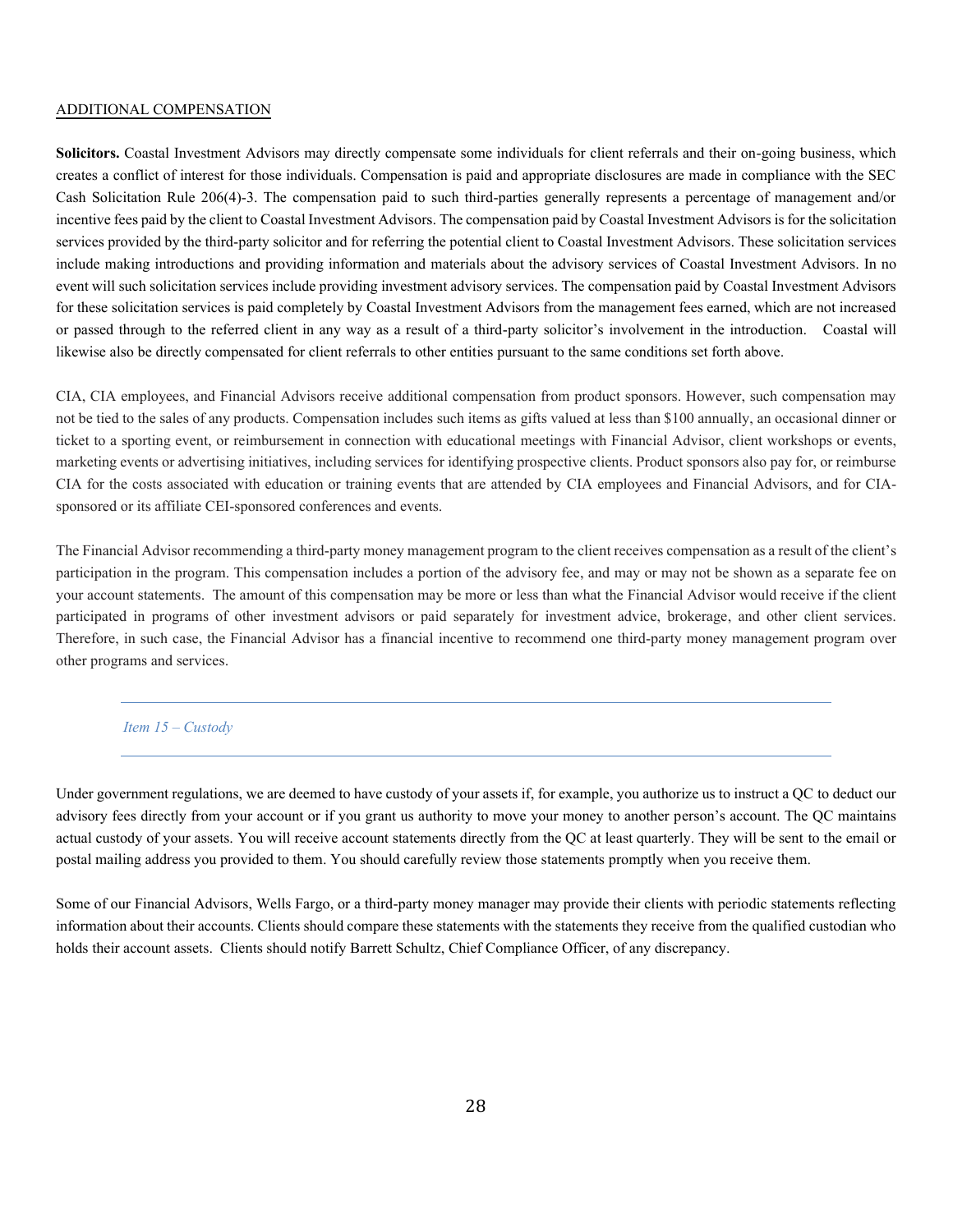### <span id="page-31-0"></span>*Item 16 – Investment Discretion*

#### **Discretionary**

When CIA manages a discretionary account, we require written authority to determine which securities and the amounts of securities that are bought or sold. This authority is limited by your stated investment objectives, guidelines and restrictions, and by our fiduciary obligation to act in your best interests. We monitor advisory accounts periodically for consistency with these limitations. Depending on the Wells Fargo or other sub-advisor program for which you contracted, CIA Financial Advisors, in certain cases, have discretionary authority to select and remove third-party investment advisors, sub-advisors, and/or money managers. Any limitations on this discretionary authority must be included in your advisory agreement. You may change/amend these limitations in writing. In addition, the CIA Financial Advisor may be charged ticket charges when implementing transactions by the broker-dealer (and in most cases its affiliated broker-dealer CEI), the cost of which may be passed on to you at their discretion for certain account types other than ERISA and IRA accounts. Overage charges in PIM are billed at CIA's cost to eliminate any conflict from Discretionary PIM recommendations.

#### **Non-Discretionary**

If you decide to grant trading authorization on a non-discretionary basis, we are required to contact you before implementing changes in your account. Therefore, you will be contacted and required to accept or reject our investment recommendations including:

- The security being recommended
- The number of shares or units
- Whether to buy or sell

Once the above factors are agreed upon, we will be responsible for making decisions regarding the timing of buying or selling an investment and the price at which the investment is bought or sold. If your accounts are managed on a non-discretionary basis and you are unable to be reached or are slow to respond to our request, such delay can have an adverse impact on the timing of trade implementations and we may not achieve the same execution price.

#### **Conflicting Agreements**

Some programs require that you sign a CIA advisory agreement, and another agreement with a third-party money manager. CIA's agreement provides us trading discretion, including selection of third-party money managers. If the third-party agreement or program is a non-discretionary program, CIA maintains discretion only over the hiring/firing of the third-party manager, and not the trading.

#### <span id="page-31-1"></span>*Item 17 – Voting Client Securities*

Generally, CIA does not have any authority to and does not vote proxies on behalf of advisory clients. Clients retain the responsibility for receiving and voting proxies for any and all securities maintained in client portfolios. Certain accounts may permit you to direct proxy ballots to a designated third-party (such as your attorney) or other outside vendor. Accounts managed by an outside sub-advisor not affiliated with CIA may grant that sub-advisor the right to vote proxies by their written agreement. Otherwise, you will receive proxies directly from the account custodian or investment transfer agent. In those cases we do not vote your proxies, but feel free to contact your Financial Advisor if you have a question about a particular proxy.

Some CIA Financial Advisors may, upon client request, recommend and refer the customer's account to a third-party proxy voting firm. Such services are delegated to a third-party vendor, Broadridge Financial Services, Inc., in New York, NY. Coastal enrolls all accounts for which proxy voting authority is granted into Broadridge's Shareholder Value Template ("SV Template.") The SV Template is a data-driven template created by Broadridge using the publicly disclosed vote records of top fund families, selected by Assets Under Management, and whose goal is to maximize shareholder value. A booklet fully describing the proxy voting policy rules is available upon request to your